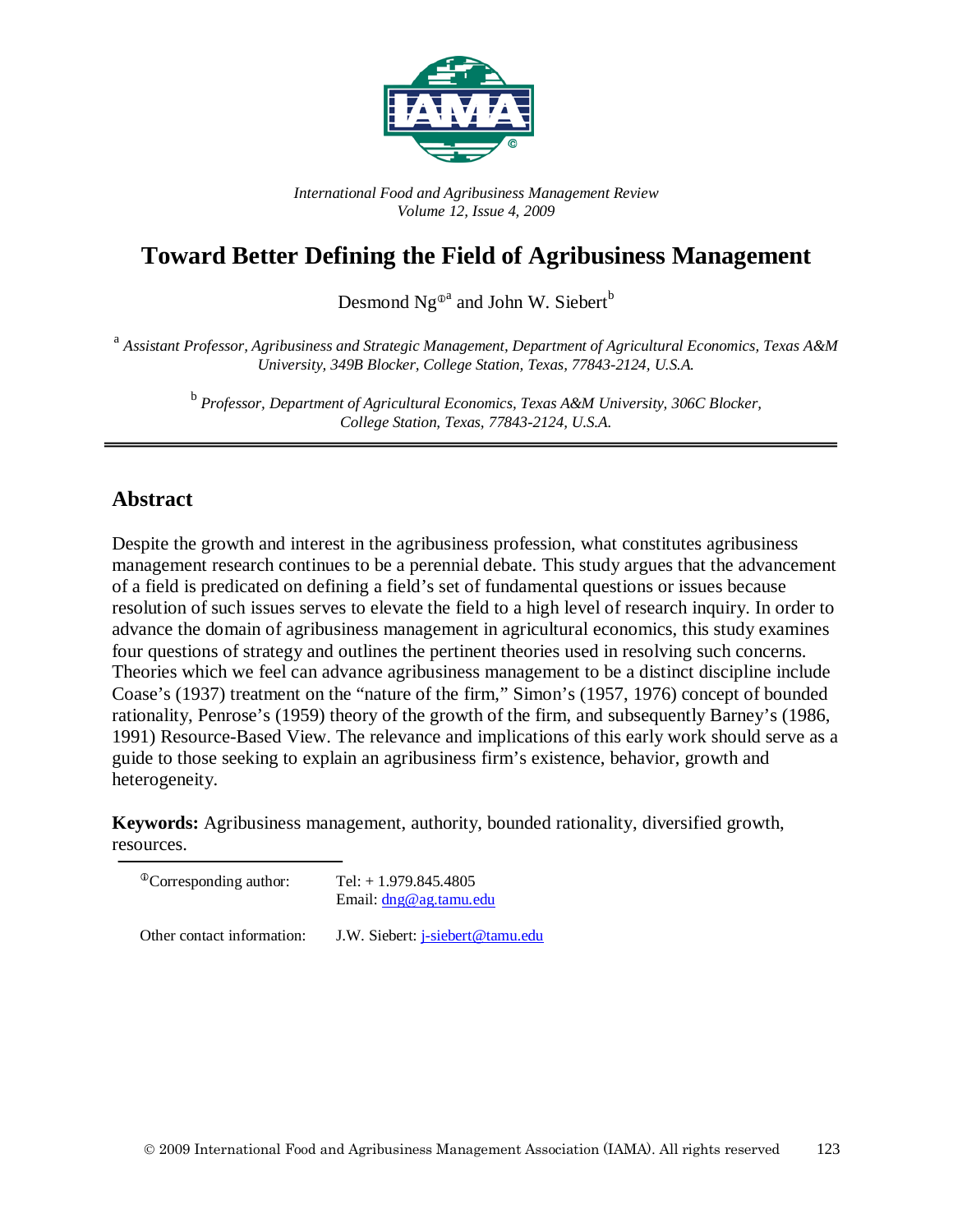## **Introduction**

Despite the growth and interest in the agribusiness profession, what constitutes agribusiness management research continues to be a perennial debate (Barry, Sonka, and Lajili, 1992; Harling, 1995; Robbins, 1988). Understanding what is or what is not agribusiness management research is fundamentally dictated by its definition. Since Davis and Goldberg's (1957) seminal definition of agribusiness, <sup>[1](#page-1-0)</sup> agribusiness has subsequently been defined in various ways, such as agro-industrialization (Boehlje 1999; Cook and Chaddad 2000), value, or net chains (Lazzarini, Chaddad, and Cook, 2001) or agriceuticals (Goldberg 1999). These definitions share a common emphasis for the "interdependence" of the various sectors of the agri-food supply chain that work towards the production, manufacturing, distribution, and retailing of food products and services (Boehlje, 1999; Cook and Chaddad, 2000).

Despite such an attention to the interdependent nature of agribusinesses, this interdependence cannot be understood independently of the behavior of the underlying agribusiness firm. Agribusiness researchers contend that the behavior of the agribusiness firm is typically explained by neoclassical economic principles of the production theory of the firm (Barry, 1999; Robbins, 1988; Sporleder, 1992; Westgren and Zering, 1998). This appears to be consistent with Harling's (1995) survey of AAEA members. Harling (1995) found that the majority viewed agribusiness management as a sub-discipline of agricultural economics (52% agreed with this statement) and that agribusiness management was the application of economics to agricultural businesses (53% agreed with this statement). In fact, Casavant and Infanger (1984) and Woolverton et al. (1985) viewed agribusiness as a special case of agricultural economics (see also Robbins, 1988).

Although various agribusiness researchers (e.g., Casavant and Infanger, 1984; Robbins, 1988; Woolverton et al., 1985) have viewed economics as "the appropriate tool for thinking about the management" (Harling, 1995, p. 503) of the agribusiness firm, Harling's (1995) survey, nevertheless, found that 70% surveyed viewed economics and management as distinctly different disciplines. In fact, "99% agreed that more than production and cost functions were needed to understand a business" (Harling, 1995, p. 506). Harling (1995), as well as French et al. (1993), have thus argued that in order to advance agribusiness management as a discipline, there is a distinct need for managerial explanations of firm behavior. This was recognized earlier by Westgren and Cook (1986) who noted, "if inroads are to be made in agribusiness management research, cross-disciplinary efforts are necessary" (p. 488).

Yet, despite such earlier calls, the advancement of agribusiness management as a discipline has been "sporadic" (Cook and Chaddad, 2000). Cook and Chaddad (2000) describe that "the evolution of this field [agribusiness management] has been sporadic with bursts of research activity and then periods of little or no activity" (p. 212). Although there are numerous possible explanations, such sporadic developments can be attributed to a basic philosophical challenge faced by agribusiness researchers: agribusiness researchers "…want to be true to their own predilections towards management yet have to satisfy the majority [agricultural economics] that thinks in terms of economics." (Harling, 1995, p. 509). That is, since agribusiness management

<span id="page-1-0"></span><sup>&</sup>lt;sup>1</sup> The term agribusiness was originally defined as: "the sum total of all operations involved in the manufacture and distribution of farm supplies; production operations of the farm; and the storage, processing, and distribution of farm commodities made from them" (Davis and Goldberg, 1957, p. 2).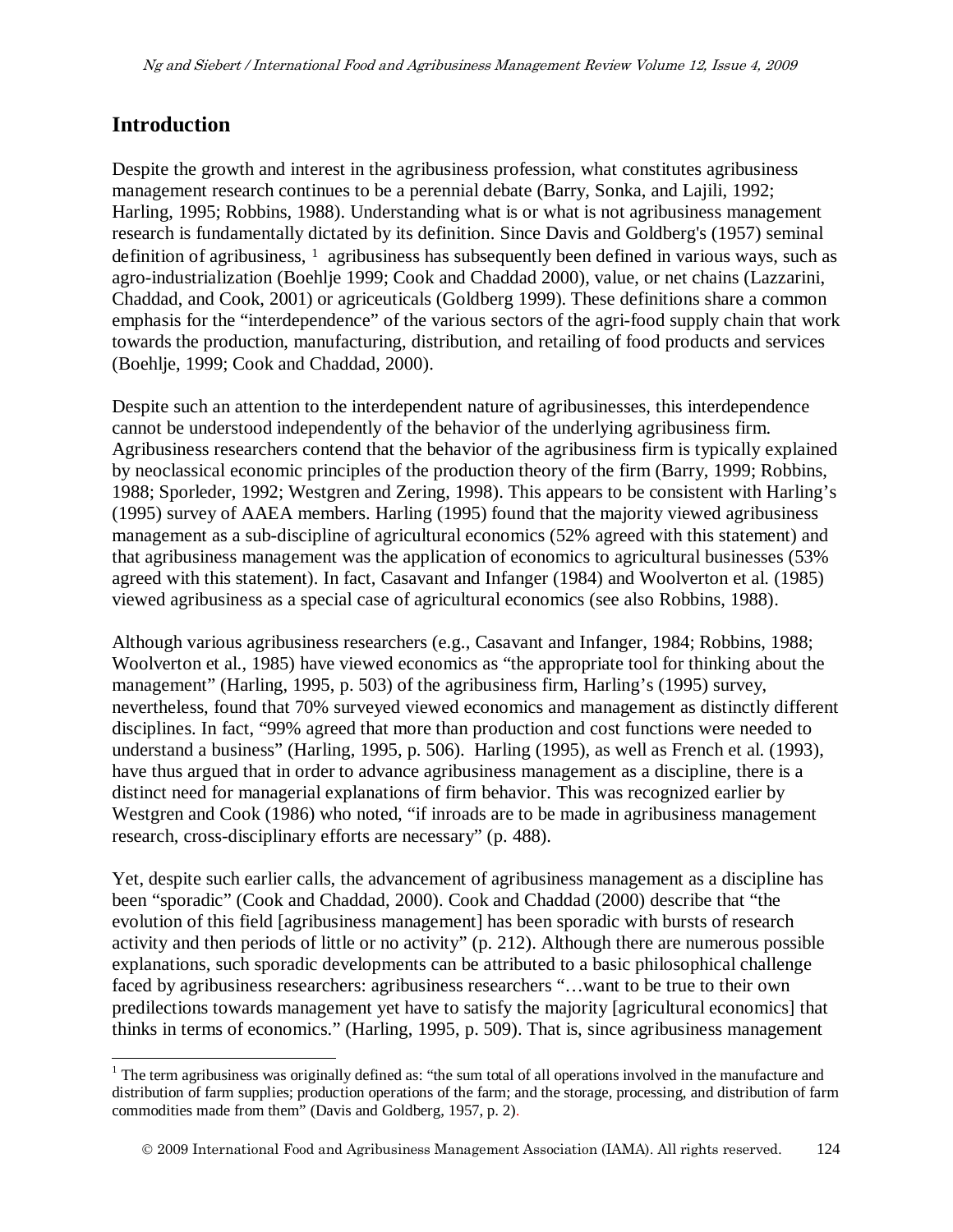in the USA is generally viewed as a sub-discipline of agricultural economics, agribusiness researchers are subject to the belief systems and scientific rules of appraisal of an economics paradigm,[2](#page-2-0) and thus agribusiness management research becomes one of "…satisfy[ing] the majority that thinks in terms of economics." (Harling 1995). Consequently, it comes as little surprise that researchers over the years have found it difficult to distinguish research that is agribusiness management from that of agricultural economics (e.g., French et al., 1993). In fact, agribusiness scholars, such as Akridge and Gunderson (2005), have noted "one might characterize the current state of agribusiness scholarship as fragmented: it has been difficult to generate critical mass around any specific area; no true agribusiness literature has been developed" (p. 5).

Hence, given that agribusiness management operates largely within the domain of agricultural economics, [3](#page-2-1) the problem facing the advancement of agribusiness management is then how to develop its research identity? <sup>[4](#page-2-2)</sup> To this end, various agribusiness researchers have called for a greater attention to "strategic management" explanations of the firm (e.g., Cotterill and Westgren, 1994; French and Westgren, 1986; Gray et al., 2004; Harling, 1995; Peterson, 1997; Van Duren et al., 2003; French et al., 1993). This is because agribusiness faces the same research challenges and shares a similar focus to firm level behaviors with that of management rather than that of economics (e.g., Akridge and Gunderson, 2005; Gray et al., 2004; Peterson, 1997; Van Duren et al., 2003). For instance, Micheels and Gow (2008) draw on a market orientation perspective (Slater and Narver, 1995) in conjunction with an entrepreneurial approach to explain the performance of beef cattle producers. Mainville and Peterson (2006) enhance Transaction Cost Economics (Williamson 1975) analysis with a grounded theory approach towards studying the vertical coordination decisions in São Paulo's fresh produce market. Sporleder et al. (2008) examines food product innovation from the context of first mover strategy research (Lieberman and Montgomery, 1998).

However, despite these varied advancements to agribusiness management, the advancement of a field is also predicated on defining a field's set of fundamental questions or issues. For instance, progress in the field of strategic management has and continues to be made through its efforts to define its central issues of concern because resolution of such issues serves to elevate the field to a high level of inquiry (Hoskisson et al., 1999; Rumelt et al., 1994). As a result, since there have been increasing calls to draw on strategic management explanations of the agribusiness firm, understanding some of the central questions or issues of strategy can be important to not only help "frame" the research boundaries of agribusiness management, but such framing can be important to highlighting potential limitations in economic treatments of agribusiness research.<sup>[5](#page-2-3)</sup>

<span id="page-2-0"></span> $2$  This places agribusiness professors at a disadvantage, Gholson and Barker (1985) explains from Kuhn (1977) that, "it is impossible to claim the objective superiority of one paradigm over any other. This is because the rules to appraise scientific procedures - and experimental results - are supplied by the paradigm themselves...Judgments based on such rules, then, would favor the paradigm from where they were selected" (p. 756).

<span id="page-2-1"></span> $3$  Harling (1995) also reported that many considered its place in departments of agricultural economics as a place of convenience rather than its association with the discipline.

<span id="page-2-2"></span> $4$  Nothing in this paper is meant to detract from the substantial work agricultural economics perform for agribusiness firms. This specialized research pertains to many areas, including but not limited to: consumer marketing, quantitative analysis, obesity, horticultural economics, international trade, et cetera.

<span id="page-2-3"></span> $5$  For a complete exploration of the many and varied elements of strategic management, the reader is referred to Mintzberg et al. (1998).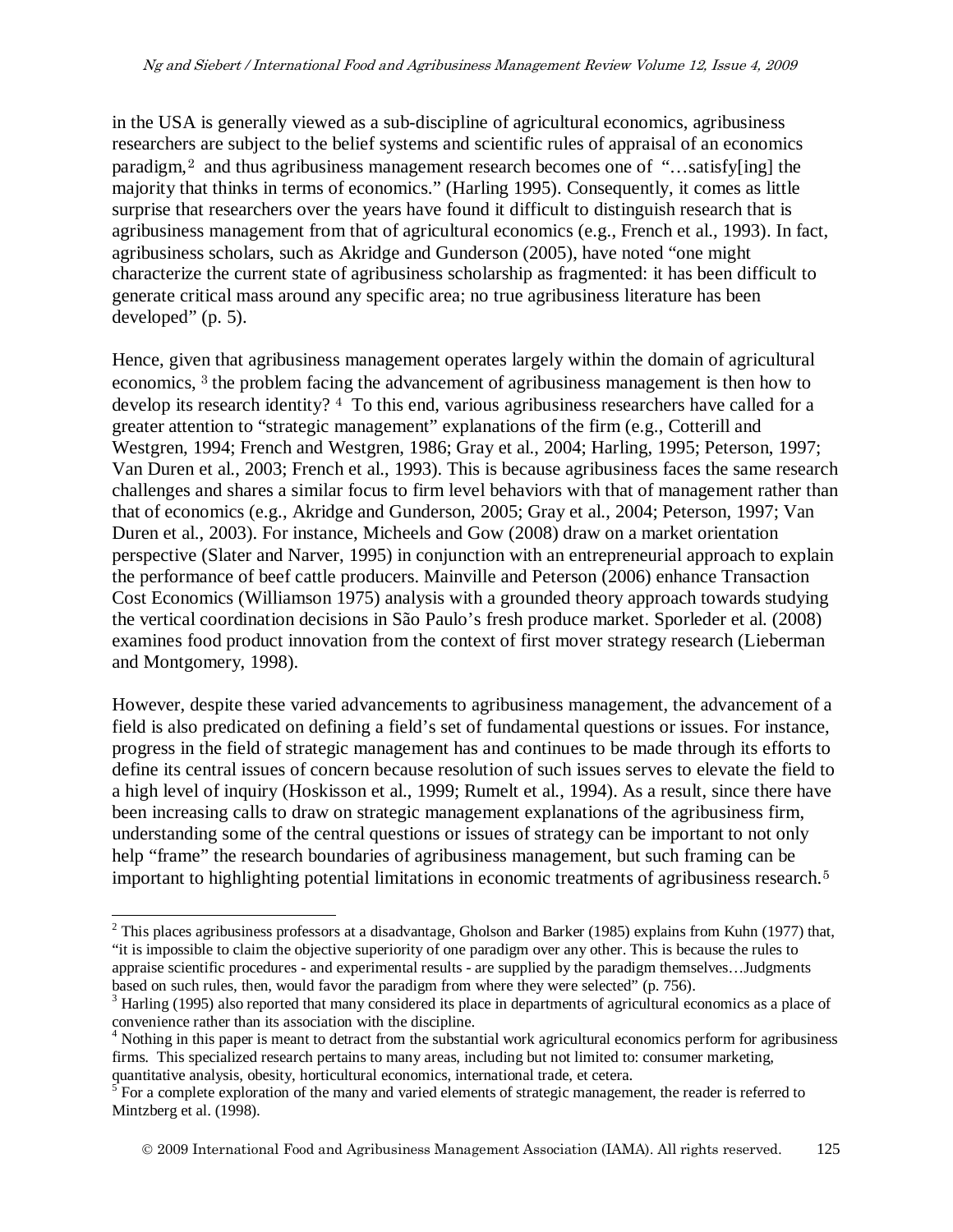For instance, as the firm is the primary unit of analysis in strategy, a basic question of strategy research is "why are there firms?" (Rumelt, 1994, p. 39; see also Seth and Thomas, 1994). Such a question is non-trivial because Rumelt et al. (1994) argued that economic explanations take the existence of the firm as a given, and thus provide an "unsatisfactory" explanation of a firm's existence. Second, an economic theory of the firm is incomplete in its explanations of how firms behave (Rumelt 1994). This is because the economic theory of firm is predicated on the rational behaviors of "economic man," and thus does not recognize the inherent cognitive and information limits of managers. Third, how firms grow has been a subject of long standing interest by strategy researchers (e.g., Ng, 2007; Sirmon et al. 2007) because the process of firm growth directly impacts a firm's diversification into new lines of business (e.g., Fréry, 2006; Porter, 1996). In fact, the subject of diversified growth is an important area to agribusiness management research because explaining "what business we are in" has been identified as an important issue in this field (French et al., 1993; Westgren and Cook, 1986). Yet, due to the equilibrium orientation of production economics, such economic treatments of the firm understate concerns about the process of a firm's diversified growth. Lastly, since the concept of strategy is fundamentally based on a unique or differentiated competitive position (Porter 1996), the question of "why are firms different?" (Barney, 1986, 1991; Hoskisson et al., 1999; Mahoney and Pandian, 1992; Rumelt et al., 1994) calls into question production economics' assumption of firm homogeneity.

As the field of agribusiness operates largely within the domain of agricultural economics, this study argues that the examination of these research questions and their associated management theories can provide a reference point to help shape dialogue about the boundaries of agribusiness management research. Specifically, the advancement of agribusiness management faces a basic challenge that not only requires "cross-disciplinary" efforts into management (e.g., Akridge and Gunderson, 2005; Boehlje, 2005; Westgren and Cook, 1986), but such efforts also require clear distinctions from economic explanations of agribusinesses. Such distinctions are important to developing management explanations of the agribusiness firm that could not be explained by economic principles alone. Hence, the objective of this study is to examine some of the key questions of strategy and to outline the pertinent theories used in resolving such concerns. In addressing some of the key questions of strategy, four areas of strategy are examined that involve Coase's (1937) treatment on the "nature of the firm," Simon's (1957, 1976) concept of bounded rationality, Penrose's (1959) theory of the growth of the firm, and subsequently Barney's (1986, 1991) Resource-Based View. The relevance and implications of each of these various explanations to the study of the agribusiness firm are also discussed. We conclude with the contributions and implications of this study.

## **Some Conceptual Underpinnings of Strategic Management**

#### *What is Strategy?*

Although there are various definitions of strategy, the origins of strategy have been traced to Alfred Chandler's (1962) seminal work on *Strategy and Structure* in which strategy is defined as "…the determination of the basic long term goals and objectives of an enterprise, and the adoption of courses of action and the allocation of resources necessary for carrying out these goals" (p. 13). A strategy is a purposeful plan involving the allocation of a firm's internal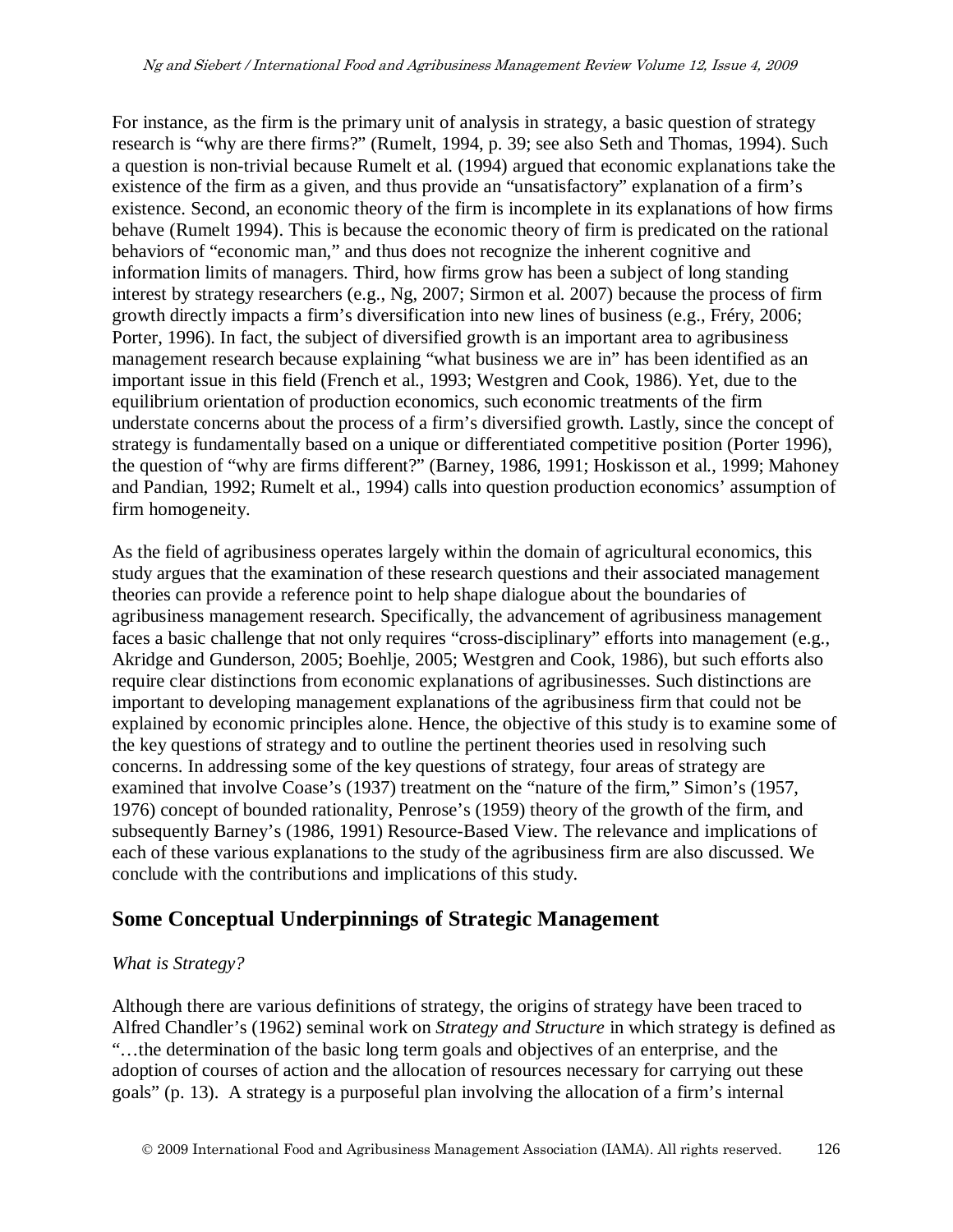resources to service a particular product-market (or service-market) that yields a superior competitive position relative to rival firms. As such, the concept of strategy maintains that deliberated or purposeful action is a core tenet because the firm is not merely a responder to market prices – as reflected by an economic view of the firm (French and Westgren, 1986; Seth and Thomas, 1994), but rather the firm can create fundamental changes to the market. For instance, the strategy of Howard Schultz, the founder of Starbucks, was to put forth a new or innovative coffee retail concept that not only redefined a model for retailing premium coffee, but has subsequently become a subculture in N. American society. Schultz's strategy of redefining the consumption of coffee as a "lifestyle" experience underscores the essence of strategy, which is about developing a unique competitive position through performing activities that are different from those of its rivals. This reflects Porter (1996) contention that "competitive strategy is about being different. It means deliberately choosing a different set of activities to deliver a unique mix of value" (p. 64). In the case of Starbucks, especially during their earlier years, their competitive strategy rested on activities involving the development of proprietary roasting curves, extensive training of baristas, a streamlined bean-coffee value chain that preserved coffee freshness; all of such activities created a unique and unrivalled coffee experience that served a newly created consumer group (Ioannou 1998).

Given this concept of strategy, the ultimate goal of a firm's strategy is to create and sustain a differentiated or competitive position that yields long-term gains (e.g., Fréry, 2006; Porter, 1996). Such a characterization of strategy renders it distinct from the economic concept of operational efficiency (Porter 1996). This is because operational efficiencies involve "…performing similar activities better than rivals perform them" (Porter, 1996, p. 62). For instance, since production economics typically assumes that firms are homogeneous, the economic firm is thereby involved in activities that are similar to those of others. Differences between economic firms are thereby restricted to differences in scale (Seth and Thomas, 1994) that involve differences in technical efficiencies from producing the "same" output. While, since the concept of strategy is based on developing "different" activities or positions, strategy is, thereby, distinct from such improvements in operational efficiencies (Porter 1996). Hence, in the language of production economics, strategy is not about operating at the frontier of a firm's production function, but rather involve the development of an entirely different one. Another further distinction is that although improvements in operational efficiencies positively contribute to a firm's performance or profits, the economic concept of operational efficiencies cannot be a source of sustainable gain. This is because improvements in a firm's operational efficiencies are predicated on performing the "same" activity better than its rivals. Since these activities are known by rivals, rivals can eventually imitate a firm's operational efficiencies. For instance, despite being the early adopter to EDI (Electronic Data Interchange) systems in the early 1970s, Wal-Mart's improvements in operational efficiencies in inventory management were eventually imitated by its rival K-mart. In short, although strategy is commonly associated with improvements in operational efficiencies, strategy is fundamentally distinct from the concept of operational efficiency because of its distinct recognition that a firm's unique or heterogeneous competitive positions underlie a firm's sustainable gains.

#### *Why do Firms Exist?*

As the concept as well as goal of strategy places the firm as the central unit of investigation (e.g., Mahoney and Pandian, 1992; Seth and Thomas, 1994), a question relevant to the study of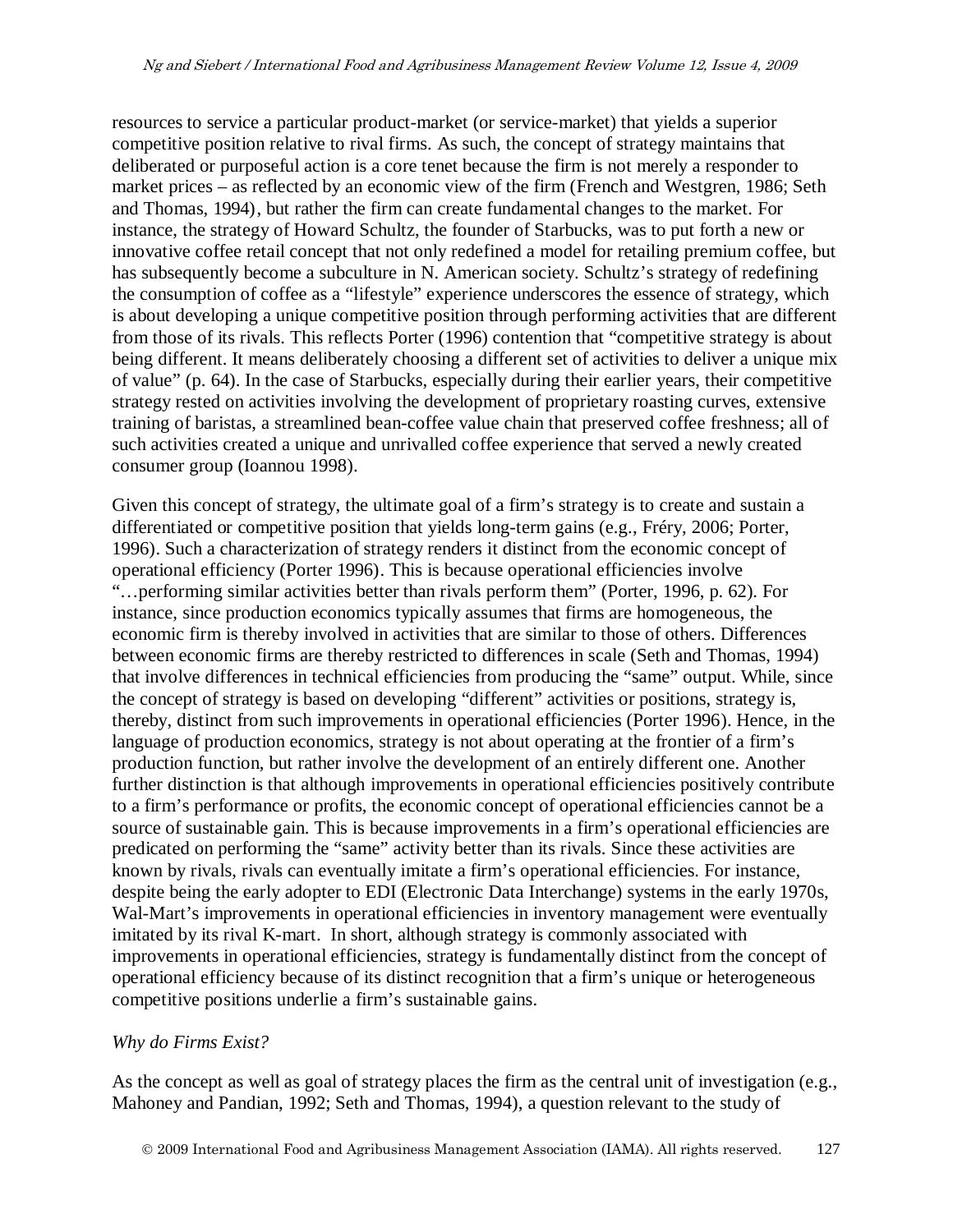strategy is: why do firms exist? (Coase, 1937; Rumelt et al., 1994). From an economics standpoint, a firm's existence is argued by the "given" existence of its production function. Yet, a production theory of the firm ironically does not offer a substantive explanation for why a firm should even exist at all (Coase 1937). This is because, if markets are efficient, then why are activities that could be performed in the market conducted within the firm? As Coase (1937) notes:

"Yet, having regard to the fact that if production is regulated by price movements, production could be carried on without any organization at all, well might we ask, why is there any organization?" (p. 388).

Namely, if prices are known (which generally speaking means the absence of transaction costs), a firm can technically exist by outsourcing all of its input and output activities through a series of contractual arrangements. If there are no transaction costs (i.e., no costs in finding the relevant prices, and no costs in drafting, negotiating, and monitoring the terms of a market exchange) in the procurement and assembly of input ingredients, a firm can therefore manufacture a product without physically having a facility because the assembly of these ingredients can be outsourced through a series of costless contractual exchanges. Hence, in the absence of transaction costs, there is no reason why a production economic view of the firm should even exist. But as acutely noted by Coase (1937), there is a transaction cost in using the market. A firm exists because of its ability to reduce the transaction costs.

A firm exists because, through virtue of its "authority," it serves to minimize the transaction costs of market exchange (Coase, 1937; Williamson, 1975). Unlike a production economic view of the firm, authority is the defining feature of a firm, which reflects a super and subordinate contractual relationship between that of the employer and their employees. Within the prescribed limits of an employment contract, the employee in exchange for wages agrees to be dictated by the employer in any circumstance not explicitly stated in the original employment contract (Coase, 1937; Langlois, 2007). Such an authority relationship offers a distinct advantage in reducing the transaction costs of market exchange because an employment contract replaces many market exchanges for one (Coase, 1937; Langlois, 2007; Williamson, 1975). Moreover, since the specific details of an employment contract need not be fully specified (Coase, 1937), an authority relationship can more readily adapt to unanticipated changes. This is because the employer can simply instruct or direct the employee to conduct changes in their work responsibilities to account for new environmental contingencies (Langlois, 2007). As a result, a firm exists because its authority relationship economizes on these transaction costs of market exchange and provides a greater ability to adapt to environmental variation.

By substituting the market price mechanism, Coase's (1937) insights on a firm's authority have been instrumental to Williamson's (1975) Transaction Cost Economics (TCE). Transaction Cost Economics underscore that the market and the firm (i.e., hierarchy) reflect distinct governance structures in which the transaction costs associated with the procurement of a given activity between these alternative governance structures dictate the mode of governance. In other words, Transaction Cost Economics (TCE) is concerned with a "make or buy" decision (Williamson, 1975) in which for a given activity, a firm's choice of either procuring this activity from the market (i.e., buy), such as an outsourcing decision, or to perform this same activity within the firm (i.e., make) is dependent on the governance structure that minimizes transaction costs. This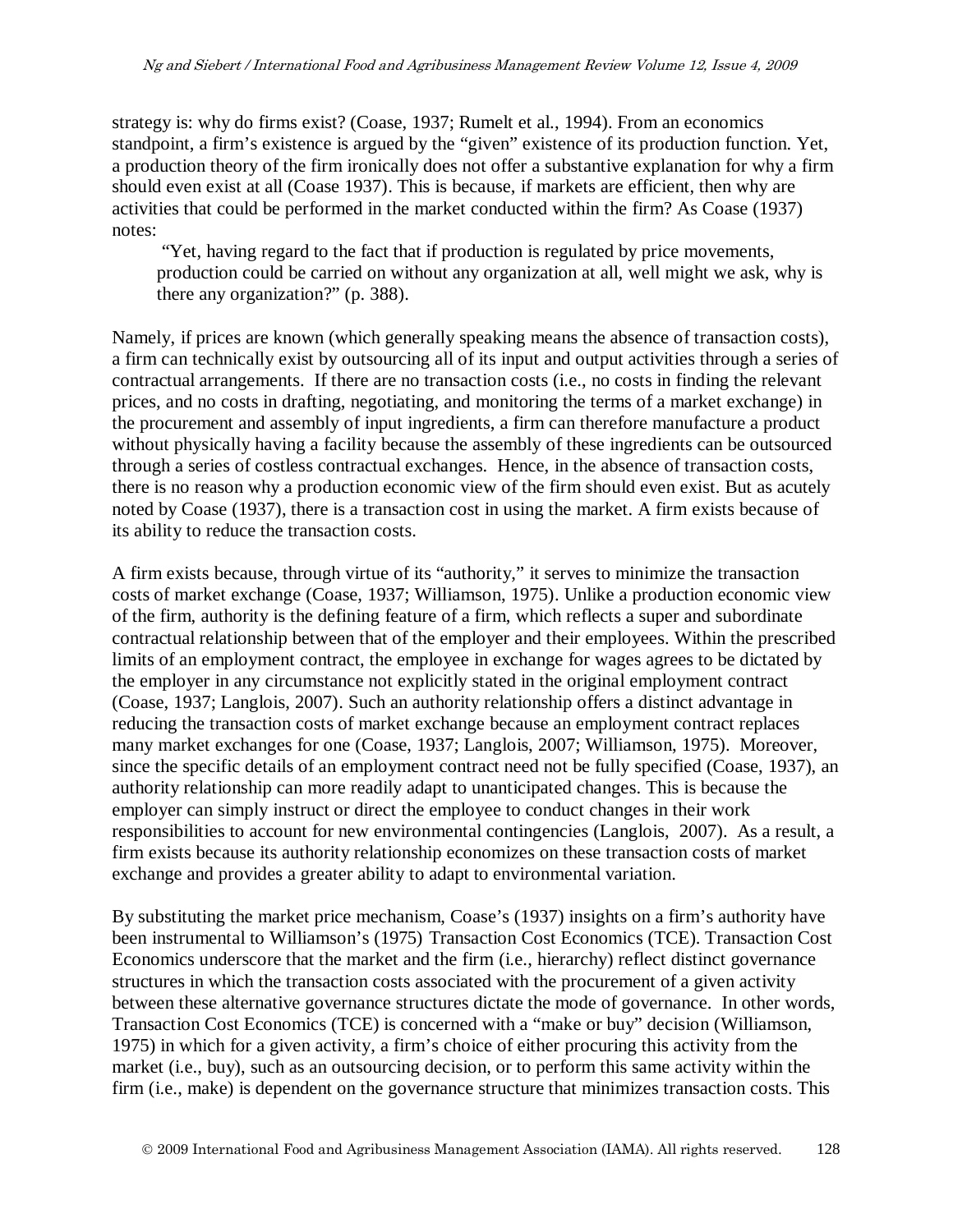transaction cost minimizing insight has been the basis for Williamson's (1975) arguments in which he contends "make or buy" decisions can be derived by combining "human behavior as we know it," such as bounded rationality or opportunism, with the dimensions of transactions, such as asset specificity, large/small numbers situations, or uncertainty (Williamson 1975).

In particular, Williamson (1975) asserts that the presence of asset specificity and opportunism (such as, cheating, lying, and stealing) favors the replacement of the market in favor of a firm's authority. In the presence of asset specificity, a firm faces few alternative uses for their assets. For example, in recent years there has been an increasing demand for "small" or bite size potatoes by specialty restaurant companies. The harvesting of such "small" potatoes, however, requires specialized and expensive equipment (upwards of \$250,000) that can only be utilized for the harvest of potatoes of this size. Since such harvesting equipment cannot be utilized to harvest other potatoes, such as Russet potatoes, it has a low alternative use value. This asset specificity creates a problem for market-based transactions because, with opportunism, the buyer of the potatoes could "hold-up" the potato producer by demanding price concessions on the sale of their small potatoes. This 'hold up' arises because the specialized harvest equipment has limited alternatives uses, so the potato producer has little choice but to accept this lower price. Due to this hold-up problem, a market-based exchange is avoided because the potato producer would have to incur costs in monitoring and enforcing the terms of the sales agreement with its buyer. In that, due to such higher transaction costs, TCE would argue that this market-based exchange be supplanted by a firm's authority. This is because as an authority relationship enables the direct monitoring and enforcement of employees' actions, a firm's authority can circumvent such problems of hold-up. The potato producer would, thus, favor the integration of a buying activity into the firm, such as a forward integration into potato distribution.

An important distinction of Coase's (1937) insights and its subsequent developments to Williamson's (1975) transaction costs analysis is that they have been instrumental to explaining the vertical integration of agribusinesses. Vertical integration/coordination decisions have been examined in a variety of agribusiness industries, such as pork, cattle, and chicken (e.g., Barry et al., 1992; Cook and Barry, 2004; Cook and Chaddad, 2000; Purcell and Hudson, 2003; Sporleder, 1992). As a result, by addressing the question of why firms exist, Coase's (1937) and Williamson's (1975) insights not only offer a different basis for explaining the nature of the existence of the firm, but their insights have yielded significant implications to explaining vertical integration decisions that cannot be explained using a production economics framework.

#### *How do Firms Behave?*

Another salient distinction between strategic management and production economics pertains to their assumptions about firm behavior (Rumelt et al., 1994; Seth and Thomas, 1994). A defining feature of economics is its quest to explain phenomena as the results of rational choice (Rumelt, et al., 1994). For instance, from a production economics standpoint, a firm's profit maximizing behavior is typically modeled by the first order condition where marginal revenue is equated with marginal costs. Such a rational explanation of firm choice is appealing because the underlying mathematical formulism provides unambiguous predictions on the firm's optimal choice of output and subsequent price. Such profit maximizing behaviors are predicated, however, on the assumption that managers face no limitations in their information set and/or abilities in computing their optimal scale and prices.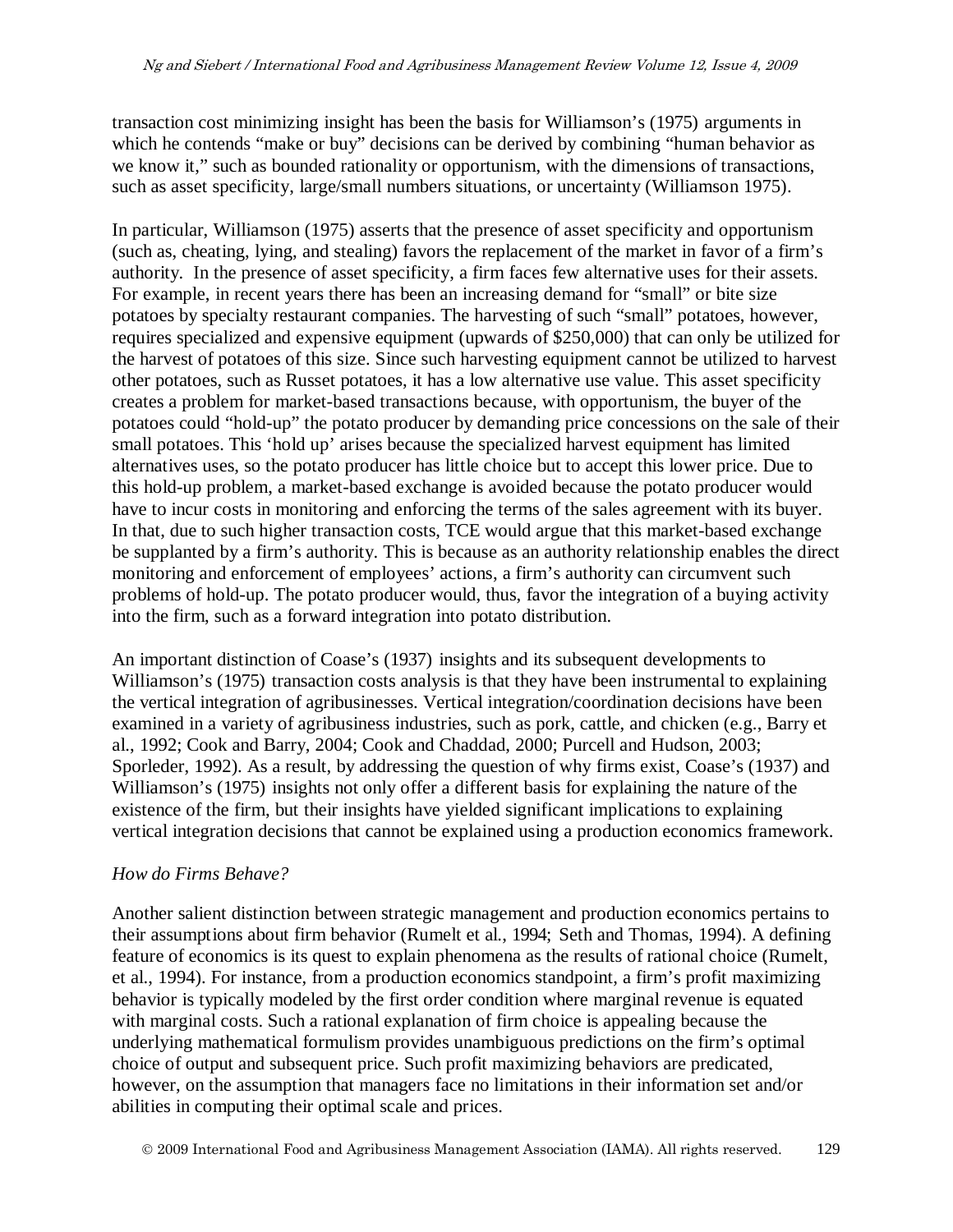However, unlike the rational premises of economics, strategic management is founded on a "realist" approach to the examination of the firm (e.g., Godfrey and Hill, 1995; Peterson, 1997). A "realist" approach favors a more holistic understanding of the complexities and details that confront real world businesses (e.g., Godfrey and Hill, 1995; Peterson, 1997). A realist approach recognizes that individual decision making is flawed or at best incomplete. Strategic management research is distinctly cognizant of this fact in which it recognizes that a manager's decision making behaviors are "boundedly rational" (Hoskisson et al., 1999; Rumelt et al., 1994; Seth and Thomas, 1994; Simon, 1957). Specifically, according to Simon (1957), the concept of bounded rationality refers to:

"The capacity of the human mind for formulating and solving complex problems is very small compared with the size of the problems whose solution is required for objectively rational behavior in the real world or even for a reasonable approximation to such objective rationality" (p.198).

A basic tenet of Simon's (1976) concept of bounded rationality is that he rejects the "motivational and cognitive assumptions underlying the rationality of 'economic man'" (Seth and Thomas, 1994, p. 173). This is because with "economic man" maximizing behavior requires a complete knowledge of all possible states, as well as a complete understanding of their consequences (Simon, 1957, 1976). Simon (1976) argues the more realistic "administrative man" – as opposed to economic man – makes decisions through a mental model that is based on a highly simplified view of the world. As Seth and Thomas (1994) note, the "administrative man" has a limited ability to "formulate comprehensive models of the world and to process information; thus maximizing behavior becomes impossible" (p. 173). As the "administrative man" is not able to maximize amongst all available alternatives, decision making is driven instead by "satisficing."

Satisficing is a heuristic that economizes on an individual's limited cognitive faculties. With satisficing, the administrative man does not seek an optimal or best solution, but rather "…looks for a course of action that is satisfactory or 'good enough' " (Simon, 1976, p. xxix). Simon (1987) explains "satisficing" with an analogy in which he likens the optimizing behaviors of economics to "looking for the sharpest needle in the haystack" (optimizing), while comparing satisficing to "looking for a needle sharp enough to sew with" (satisficing) (p. 244). Hence, unlike the first order calculus of economic agents, managers do not optimize a firm's profits through equating marginal revenue with marginal costs. Instead, managers satisfice by seeking an "adequate" level of profit, "fair price," or some "acceptable" level of market share (Simon 1976).

To elaborate, such satisficing behavior arises when managers are dissatisfied with a current solution or strategy. Dissatisfaction induces a search for a new or alternative course of action. Yet, due to limits imposed by bounded rationality, this search for a new solution does not involve a comprehensive search for all possible alternatives. Rather, the search concludes with the first solution that satisfies or meets the managers' expectations. Such expectations are commonly referred to as a target level of performance (such as a firm's historical performance) and have been commonly described by a firm's "aspirations" (Cyert and March, 1963; Simon, 1976).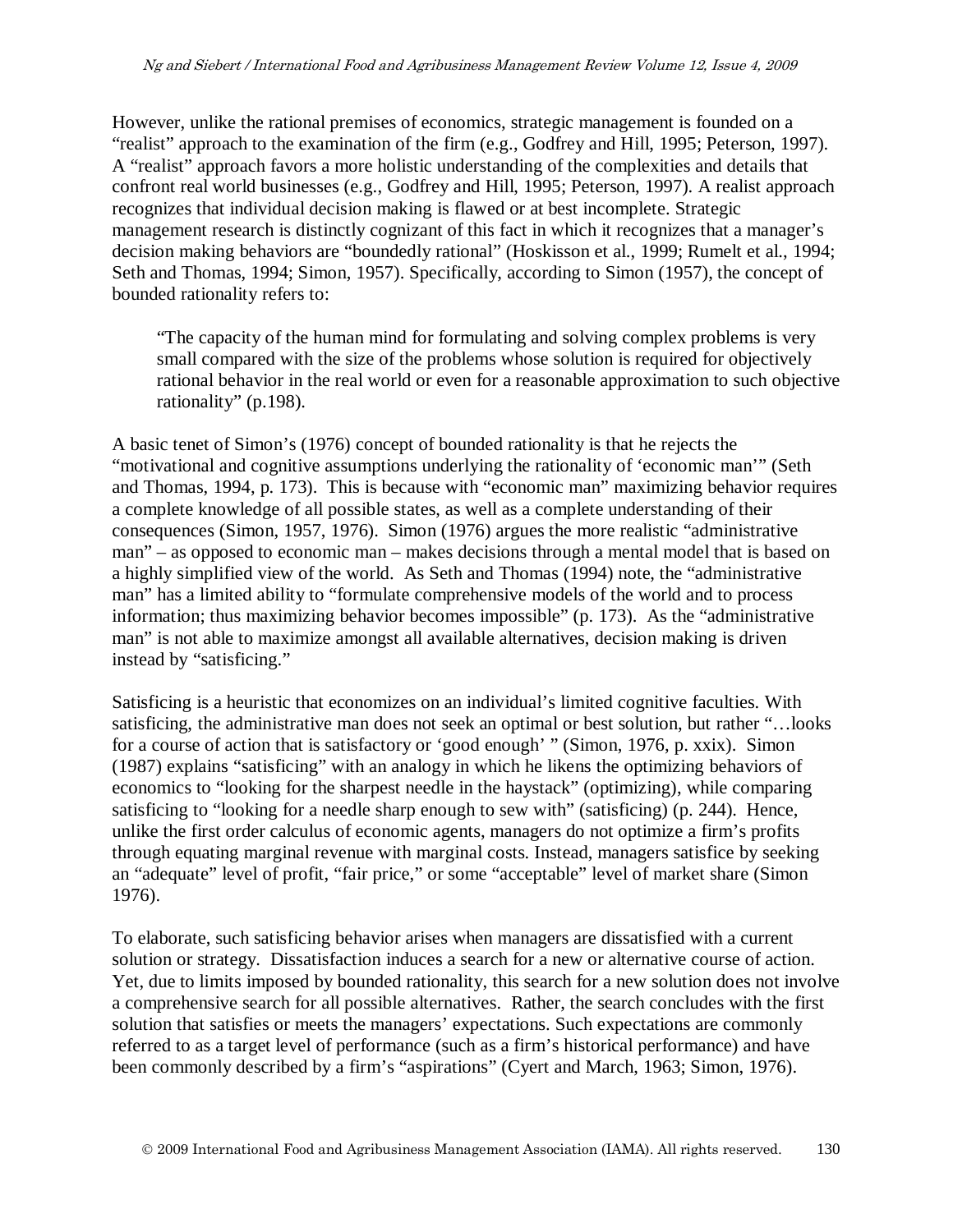Because satisficing stimulates a firm's search, the concept of satisficing has also been instrumental to explaining a firm's risk behaviors (March, 1988; March and Shapira, 1987, 1992). Specifically, when a firm's performance (e.g., profit) falls below its aspirations, the resulting dissatisfaction leads to a search for more attractive and riskier alternatives (March and Shapira, 1987, 1992). This follows directly from prospect theory (Kahneman and Tversky, 1979), which finds individuals tend to be risk seeking in losses. For instance, during the late 1990s when the breakfast cereal industry was facing increasing competition from private label brands, Kellogg experienced increasing financial losses. During this period, the CEO of Kellogg, Mr. Gutierrez, undertook increasing risks by investing in R&D to develop new food breakfast cereal products, such as developing the Nutribars product category (Boyle 2004).

The search for riskier alternatives is, however, arrested with success or when a firm's performance exceeds or satisfies its aspirations (Chen and Miller, 2007; March and Shapira, 1987, 1992). With success, a firm does not want to risk losing what it has earned. Success, thus, leads to risk-averse behaviors that involve a commitment to the status quo (March, 1988). For instance, Chen and Miller's (2007) study of U.S. manufacturing firms found that when a firm's performance exceeded its aspirations, there was an associated reduction in the firm's R&D intensity (measured as R&D as a percentage of sales). Such findings have also been supported by prospect theory, which finds that individuals become increasingly risk averse as they realize increasing gains (Kahneman and Tversky, 1979).

The concept of bounded rationality and subsequent notion of satisficing raises two significant behavioral implications for a theory of the agribusiness firm. First, agribusiness researchers (Westgren and Cook, 1986) have called for a greater psychological or behavioral basis of agribusiness firm behavior. Hence, the behavioral assumption of bounded rationality not only yields a greater consideration for the cognitive constraints of management, but as a consequence distinctly recognizes the decision realities faced by managers. More significantly, however, such an appeal to a more realistic explanation of managerial behaviors not only distinguishes the behavior of the agribusiness firm from that of production economics explanations, but also raises deep-seated philosophical and methodological implications regarding what truly constitutes agribusiness firm management research (e.g., Peterson, 1997).

An appeal to realism yields a second implication that is of direct interest to practicing managers. Since bounded rationality results in "satisficing" behaviors, satisficing impacts an agribusiness firm's response to risk. Namely, during conditions of financial duress, satisficing predicts that an agribusiness firm is more likely to undertake greater risk, such as those risks involved in the exploration of new product initiatives (e.g., Kellogg). Such risk taking involves a form of "explorative" search that extends the firm's existing competencies, technologies, and experiences (March, 1991). For instance, during the early 1990s, increasing public concern over cholesterol led to significant declines in the consumption of eggs in the North America. Egg producers responded by undertaking greater risk-taking activities, including adding new functional attributes to eggs, such as Omega-3, that reduced the incidence of heart diseases. As a result of such risk taking efforts, these explorations led to the development of the Omega-3 egg product (e.g., Bouphasiri et al., 2003; Katz, 1999).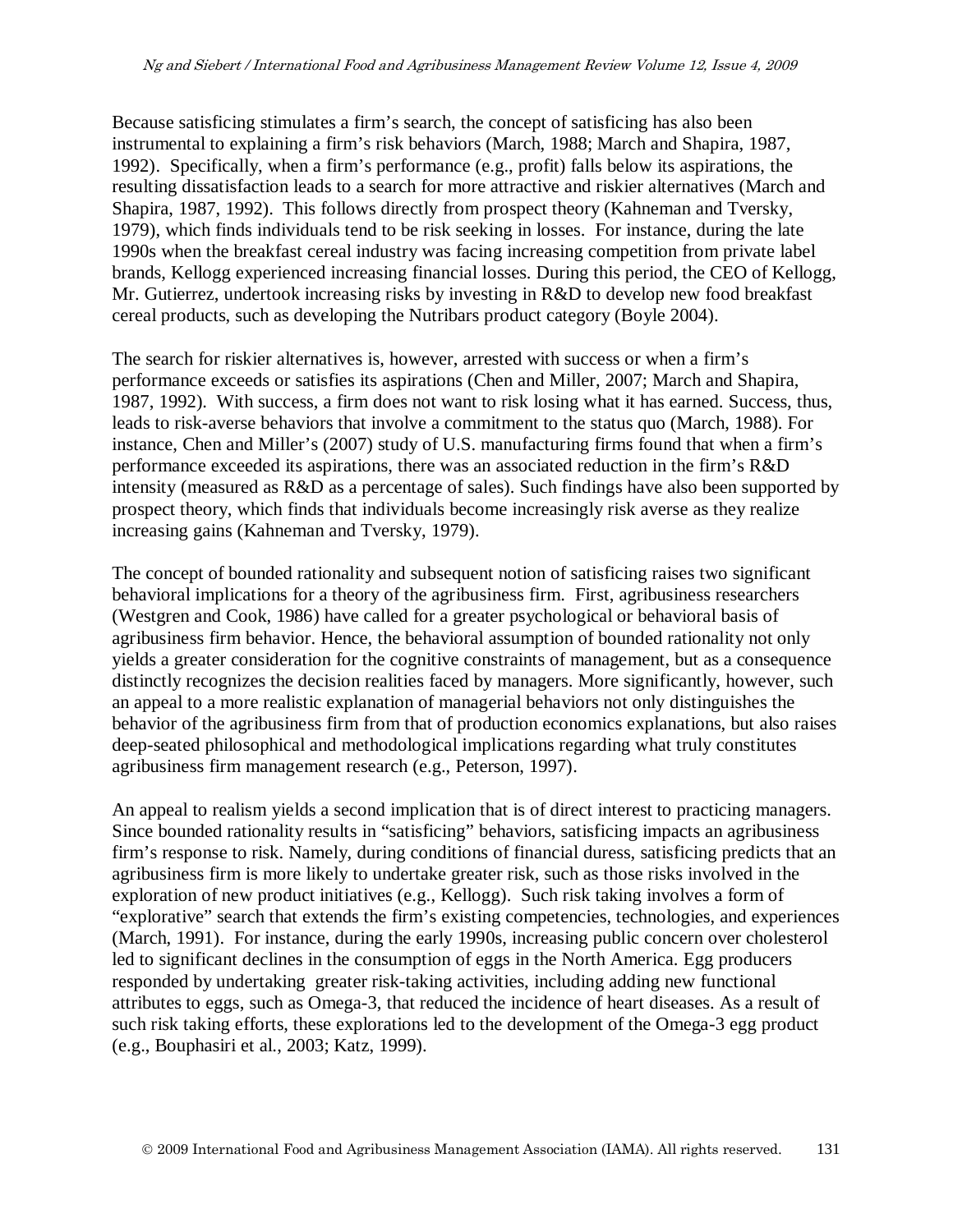Conversely, as a firm's risk taking behavior is curtailed by success, success favors lower risks activities that involve a commitment to "exploitive search" (March, 1991). Unlike the risk taking behaviors of exploration, exploitive search involves a deepening or a refining of a firm's existing competencies, technologies, and experiences (March, 1991). For instance, SYSCO's commitment to exploit its cost efficiencies in distribution and logistics can be explained by such risk adverse behaviors in which its historic success may limit its ability to extend operations beyond the food service segment (64% of sales in food service) (SYSCO Annual Report, 2007). This is consistent with Prahalad and Bettis' (1986) notion of "dominant logic" in which a firm's success commits its behaviors to those that were successful in the past.

#### *How do Firms Grow?*

Bounded rationality has also been the basis for Penrose's (1959) theory of the growth of the firm. However, according to Penrose (1959), a firm's growth is not only subject to limits on a firm's bounded rationality (that is a firm's growth is limited by the imaginations and cognitions of its managers), but Penrose (1959) also argues that a firm grows through a process of diversification. Namely, as one of the most seminal influences to strategic management research (Hoskisson et al., 1999; Kor and Mahoney, 2000; Mahoney and Pandian, 1992; Ng, 2007), Penrose's (1959) theory of diversified growth reflects a distinct departure from the "equilibrium" orientation of production economics in which she attributes a firm's diversified growth from an internal inducement to seek better or varied uses from its heterogeneous, indivisible, and discrete resources.

To explain, Penrose (1959) argues that a firm's resources are heterogeneous insofar as they can render multiple related and even unrelated products/services from the same set of resources (i.e., assets). Resources can be applied in different ways to yield different productive services or uses. For example, should a cheese plant emphasize innovation in the production and sale of cheese (e.g., Leprino Foods) or instead in the production and sale of the co-product whey (for example Hilmar Cheese)? Heterogeneous resources are also indivisible or lumpy, which can create excess capacity. This stands in contrast to the free disposal assumption of the Leontief production function in which Penrose (1959) argues excess resources are not costlessly disposed, but rather are a primary inducement for a firm's growth (again the case of Hilmar mentioned above). However, to fully utilize excess resources, lumpy resources are used in discrete or complementary proportions, whereby the greater utilization of one set of heterogeneous and lumpy resources requires the use of another set of related yet lumpy resources (Montgomery and Wernerfelt, 1988; Penrose, 1959). As these resources are combined in complementary proportions, they yield synergies that favor the discovery of new but related products. Hence, due to the heterogeneous, lumpy, and discrete nature of resources, firms tend to grow in a process that favors related product diversification.

Because one of the research questions of agribusiness involves determining "what business are we in?" (French et al., 1993; Westgren and Cook, 1986), Penrose (1959) can contribute to agribusiness management research by offering an approach to explaining the scope of the agribusiness firm. In particular, a key insight of Penrose (1959) is that the heterogeneous, discrete and lumpy nature of resources can offer internal opportunities for an agribusiness firm to diversify into new and related productive services and products.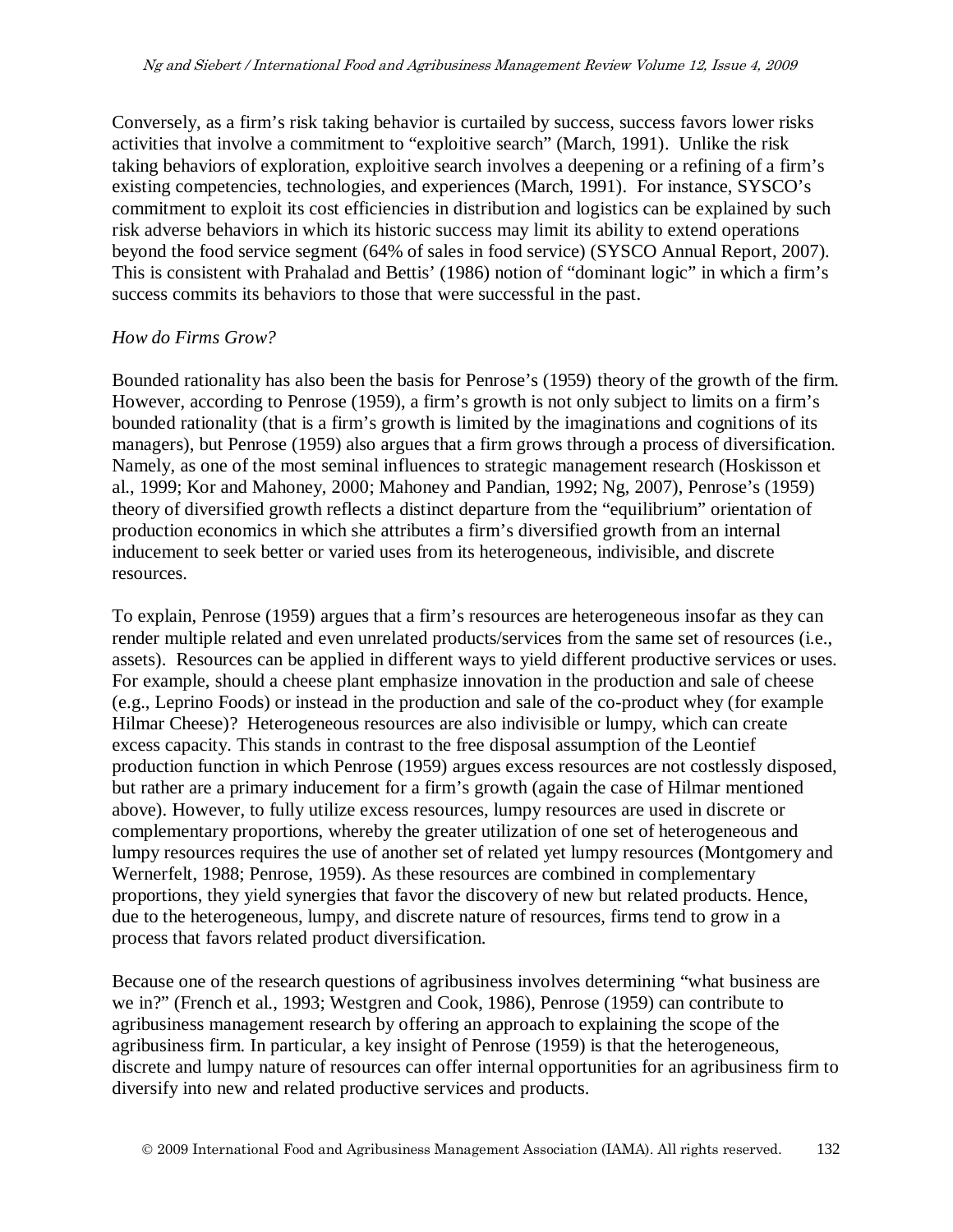For instance, rather than respond to the conditions of market demand, ADM's growth strategy has traditionally been one of building and utilizing its excess processing capacity through discovering new and related product streams (Goldberg and Urban, 1997). Such excess processing capacity stemmed from the fact the investments in processing assets were not incremental in cost (Goldberg and Urban, 1997). The lumpy nature of these assets not only affords internal opportunities to exploit economies of scale, but also scope economies. This is because ADM's processing plants have heterogeneous or multiple uses whereby processing plant assets can not only be used for processing corn for human (e.g. high fructose corn syrup) and animal consumption (e.g. animal feed), but also for the production of corn-ethanol. Hence, ADM's excess processing capacity not only reflected the lumpy resources described by Penrose (1959), but the processing plants exhibited heterogeneous uses. Furthermore, diversification into the corn-ethanol market also requires that the heterogeneous and lumpy nature of ADM's plant assets be combined with other complementary assets. That is, diversification into the cornethanol market also requires the greater use of procurement assets in transportation and distribution. Since related diversification stems from developing products that draw on a common pool of assets, ADM's diversification into the corn-ethanol market is thereby reflective of the related growth processes described by Penrose (1959).

One implication of Penrose's (1959) theory of diversified growth is that the heterogeneous nature of resources or assets provides an important extension to economic explanations of technological growth. Penrose's attention to the heterogeneous nature of resources underscores that the discovery of new uses from a firm's lumpy and discrete resources can be an internal catalyst for the development of new production possibilities. This is a significant departure from production economic explanations of firm growth because growth in a firm's production function (i.e., outward shifts in the production frontier) is primarily attributed to exogenous technological advances in the market. Yet, since Penrose (1959) underscores that the growth of the firm is largely a function of a management's ability to seek new varied uses from its lumpy, and discrete resources, a firm's growth is, thereby, not exclusively dictated by the technological developments of the market.

### *Why are Firms Different?*

The emphasis on heterogeneous resources is not only a key underpinning to Penrose's (1959) theory of firm growth, but has subsequently become a defining feature of the ubiquitous Resource-Based View (RBV) (Barney, 1986, 1991; Hoskisson et al., 1999). The RBV (Barney, 1986, 1991) has been argued by many as one of the most significant developments in strategic management research (Hoskisson et al., 1999). This is because as the objective of strategy is to develop a "sustainable" competitive position (e.g., Fréry, 2006; Porter, 1996), the RBV contends that a firm's heterogeneous resources are central to explaining systematic differences in a firm's performance (Barney, 1986; Hoskisson et al., 1999). Specifically, Barney (1986) emphasizes that a firm's resources are heterogeneous in terms of their value, rareness, and inimitability (VRI).**[6](#page-10-0)** These resource traits determine the degree to which a firm can sustain above normal levels of economic performance (Barney 1986).

<span id="page-10-0"></span> $6$  In subsequent work, Barney (2002) argued the importance of a firm's organization to being able to capitalize upon success once a firm's product or service satisfies the valuable, rare and inimitable (VRI) characteristics.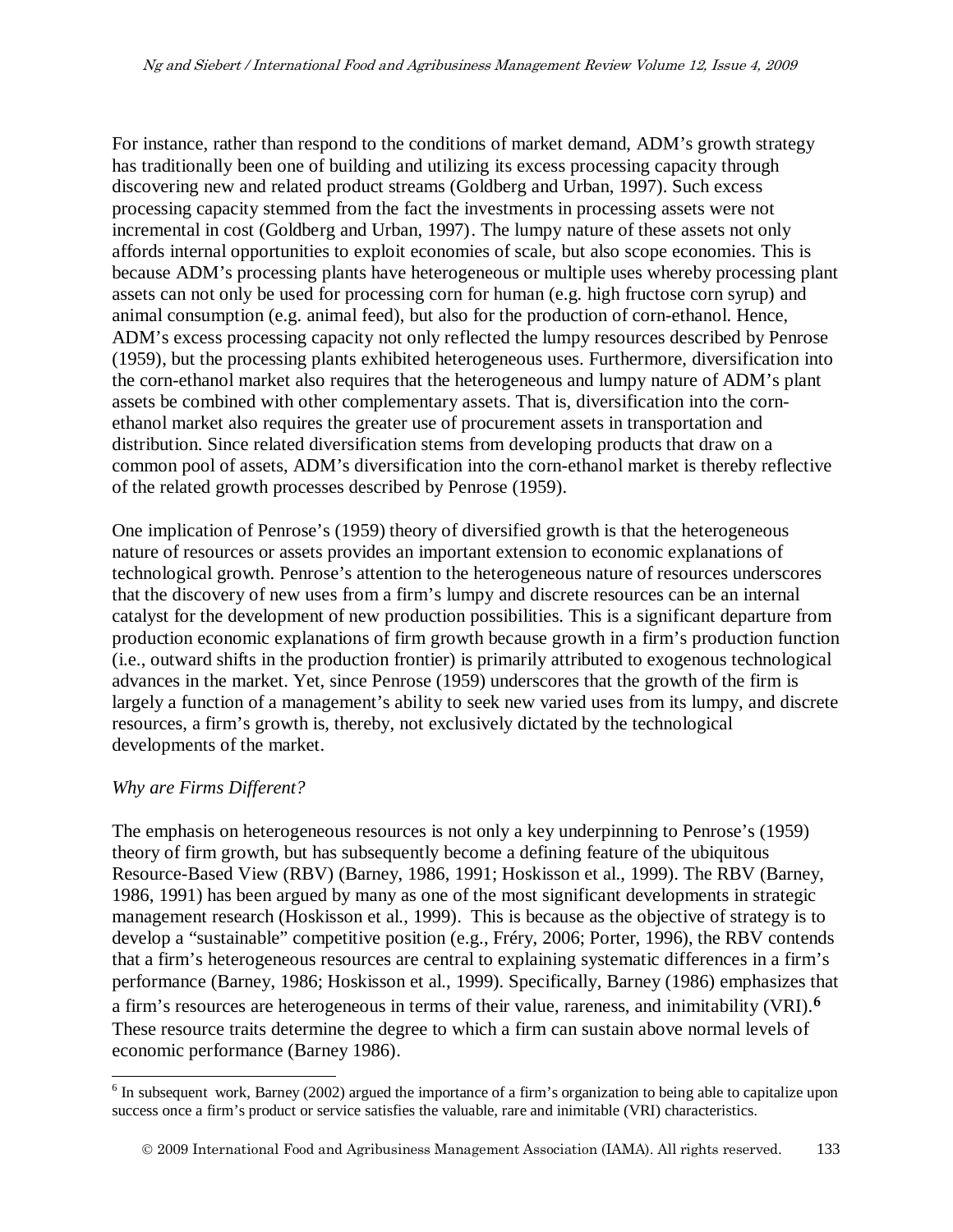In explaining Barney's (1986) VRI framework, valuable resources refer to the extent to which a firm's resources can exploit and/or neutralize threats from its environment. For instance, food processing firms that adopt Hazard Analysis and Critical Control Points (HACCP) protocols are considered a valuable resource because it addresses a market need for food safety. A valuable resource, however, is a necessary but not sufficient condition for sustaining a firm's competitive advantage. This is because although HACCP protocols can be viewed as a valuable resource, such protocols are widely and uniformly adopted in food processing industries, and thus cannot be a source of competitive advantage. **[7](#page-11-0)** Furthermore, even if a firm possesses a valuable yet rare resource (for example patents held by an agricultural biotechnology firm), such a resource only offers a temporary source of competitive advantage. That is, patents are inherently imitable because patents require full disclosure to which such public knowledge is provided in exchange for a limited number of years of protection. Hence, as patents expire, patents will eventually be imitated by rivals, and thus are not a sustainable source of competitive advantage. For instance, the ongoing expiration of Monsanto's various patents forces Monsanto to undertake ongoing product innovations to preserve margins. This constant need to evolve gives emphasis to how very difficult it is to achieve inimitability.

Barney (1986), thereby, argues that a firm's sustainable competitive advantage depends on the inimitability of a firm's valued and rare resources. Namely, as inimitable resources incurs a high cost of imitation, inimitable resource precludes other rivals from competing for the rents associated with a firm's valued and rare assets and thus amongst resource traits, inimitability is the linchpin of a firm's sustained competitive advantage (Fréry, 2006; King and Zeithaml, 2001, p. 75). One example of such a linchpin would be Beef Products Incorporated's (BPI) highprotein meat production technology. This technology converts packing plant trim into lean beef trimmings. BPI's technology enables an exact protein percentage standardization of hamburger while simultaneously reducing the probability of an **E** coli 0157:H57 contamination in that hamburger. This later and very important result occurs due to increased pH levels in the meat (Salvage, 2003). Such technical advancements are largely unrivaled by BPI's competitors. This is because much of BPI's innovations stem from on ongoing trial and error experimentation processes that involve continually improving upon their established conversion technologies. As such a process involves learning curve experiences that take time to develop, BPI's ability to continually develop innovations that convert meat trim into lean and safe ground beef is thus costly to imitate and thus a source of sustained competitive advantage (Kay, 2005).

A more esoteric concept of inimitability pertains to causal ambiguity. Causal ambiguity refers to the idea that the managers of potentially imitating firms (and even managers within the focal firm) may not be able to fully comprehend or may not be aware of the relationship between a firm's resources and its effect on performance (Barney, 1991; King and Zeithaml, 2001). For instance, managers who are boundedly rational have imperfect judgments about the performance implications of its rivals' resources. Various agribusiness firms appear to be subject to some form of causal ambiguity. Specifically, an agribusiness firm's culture and reputation, for instance, that of Blue Bell Creameries, may be causally ambiguous because this organization's culture is difficult to replicate in an environment that is external to the firm (e.g., Barney, 1991; King and Zeithaml, 2001).

<span id="page-11-0"></span> $\alpha$ <sup>7</sup> Again, recall Porter's (1996) notion of competitive positioning.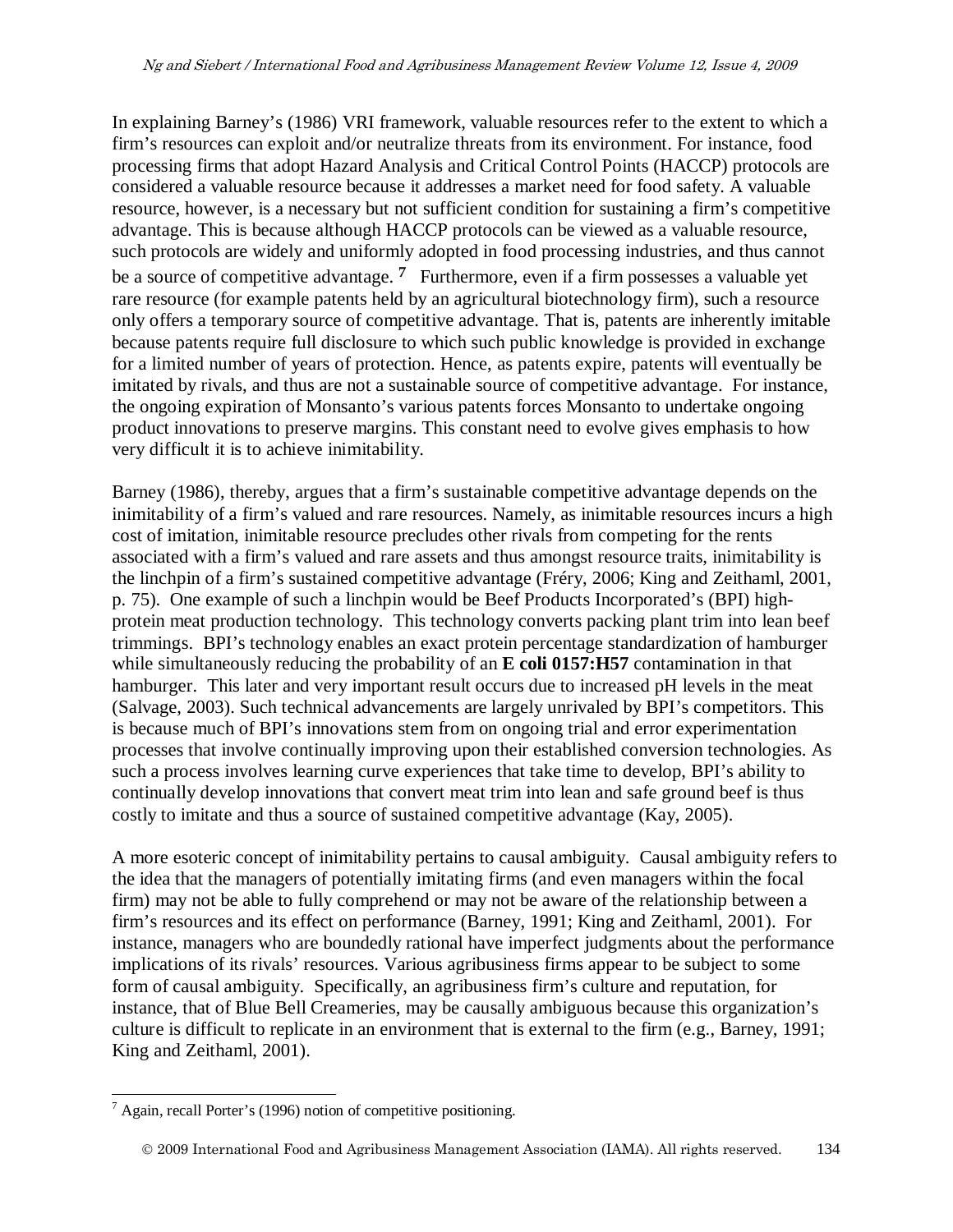A manager can also experience causal ambiguity pertaining to his or her own firm's competitive advantage (King and Zeithaml, 2001). For example, a manager can fail to understand how his or her own firm's competitive advantage was developed. King and Zeithaml (2001) suggest such a lack of understanding can limit a firm's ability to leverage it resources internally. For instance, many agribusinesses have evolved from small family-farm-owned operations to larger, more complex organizations. With such added complexity, top and middle agribusiness managers are likely to exhibit different interpretations of the key factors contributing to their firm's success. For example, an operational manager will perceive factors that relate to improvements in production efficiencies and cost control as key factors of success, while senior managers might view innovation as a more important factor of success. As a production and innovation focus reflects very different organizational priorities, such differences in perception across the organization's internal hierarchy can contribute to a lack of understanding and communication regarding a firm's critical success factors (Bowman and Daniels, 1995; see also Porter, 1996). Hence, a basic implication of this form of causal ambiguity is that, as agribusiness firms evolve towards greater complexity, internal sources of causal ambiguity may limit their ability to effectively leverage its competitive positions.

## **Conclusion**

The advancement of agribusiness management as a field has been sporadic (e.g., Cook and Chaddad, 2000). Early advancements of a field are often marred with a lack of a research identity (e.g., Kuhn, 1970). Agribusiness management can be thought of being in the pre-"paradigmatic" stage of science, as was strategic management in the early 1970s and 1980s (see Rumelt et al., 1994; Hoskisson et al., 1999). During this period, progress in strategic management has and continues — to a lesser extent — struggle with delineating its central domains of research interest (e.g., Hoskisson et al., 1999; Rumelt et al., 1994). This is because strategic management is inherently a pluralistic field that embraces not only economics, but also fields such as psychology, organizational behavior, sociology, evolutionary biology, etc. Nevertheless, over time, strategic management has matured as an established field of inquiry, as evidenced by the growth in membership for associations such as the *Academy of Management* and *Strategic Management Society* and the growth in highly ranked management journals, such as *Academy of Management Review, Academy of Management Journal, Strategic Management Journal, Administrative Science Quarterly, Organization Science, Journal of Management Studies,* and *Journal of Management*, etc. One factor contributing to this growth has been a focus on a set of central concerns/issues in which their resolution has elevated the disciplinary status of this field (e.g., Rumelt et al., 1994).

However, the advancement of agribusiness management as a field cannot simply be a replication of the model of scientific development used in strategic management. Agribusiness management is distinct from strategic management because it has historically operated within departments of agricultural economics. Hence, the advancement of agribusiness management faces a basic challenge that not only requires "cross-disciplinary" efforts into management (e.g., Akridge and Gunderson, 2005; Boehlje, 2005; Westgren and Cook, 1986), but such efforts also require clear distinctions from economic explanations of agribusinesses. Such distinctions are important to developing management explanations of the agribusiness firm that could not be explained by economic principles alone. In fact, in Harling's (1995) study, he found that 88% surveyed disagreed (7% agreed) with the following statement: "The economic theory of the firm provides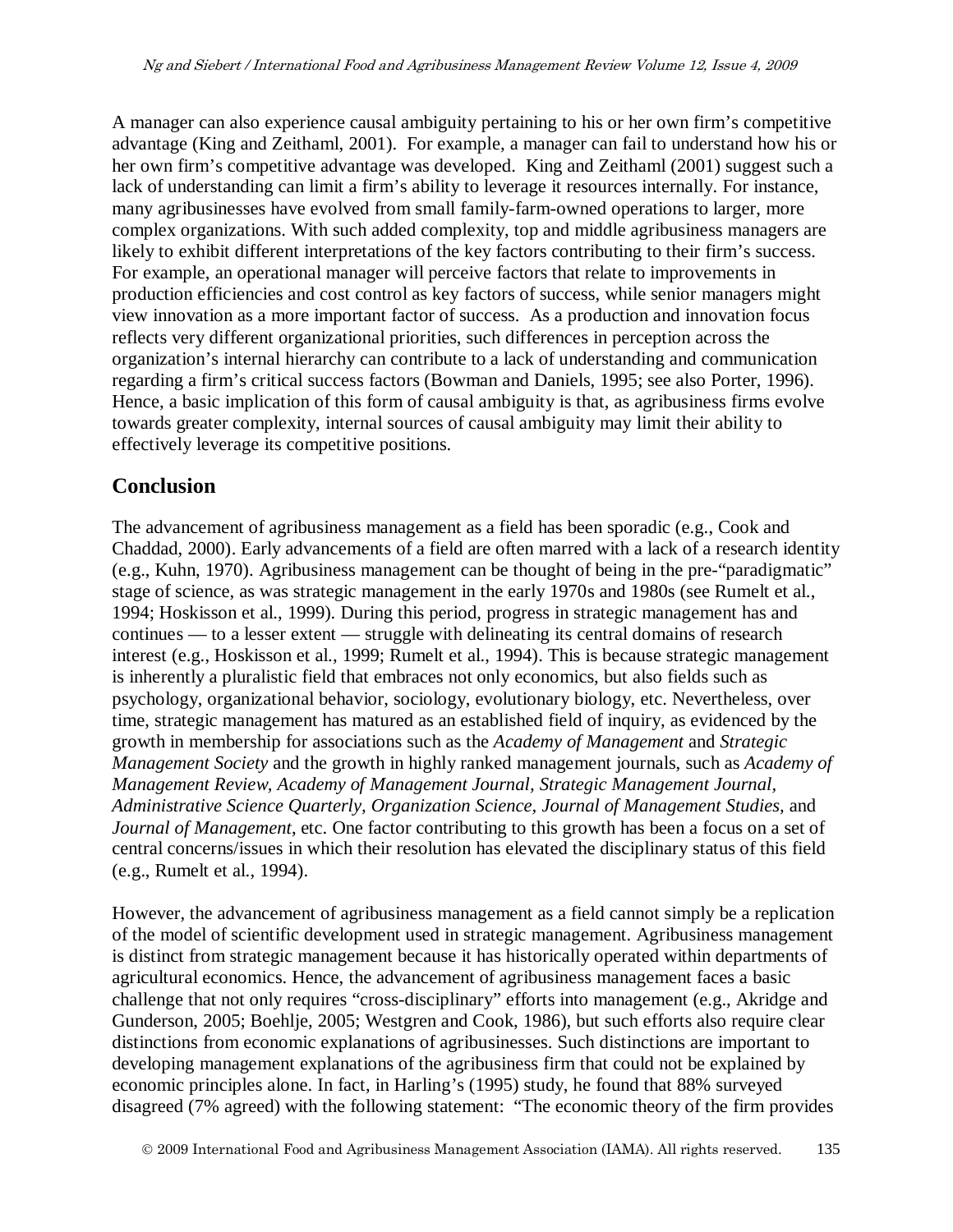a fully satisfactory explanation of the business for the purposes of agribusiness management" (p. 507). As a result, this suggests agribusiness management could focus on areas that are not well treated by production economic explanations.

Thus, the purpose of this study was to outline four concerns and theories of management that can help define those areas in which a production economics approach would not be a sufficient explanation of agribusiness behavior. For instance, in response to the question of "why are there firms?" Coase (1937) argues that the omission of transaction costs in production economic analyses significantly understates a firm's "authority." "Authority" is instrumental to explaining vertical integration decisions that could not be explained by production economics alone. Second, the question of "how do firms behave?" (Rumelt et al., 1994) emphasizes that managers do not "optimize" in a fashion dictated by production economics, but rather managers make decisions through satisficing heuristics that involve a process of trial and error experimentation. Third, the question of how a firm grows offers an alternative to the equilibrium orientation of production economics. In particular, as the concept of an equilibrium is based on a long term outcome, production economics cannot sufficiently explain a firm's short-run adjustment process, especially in regards to a firm's related diversified growth. Lastly, the question of why firms differ? extends production economic explanations of firm performance. Namely, the RBV extends product economic explanations by not only underscoring the heterogeneous nature of a firm's assets, such as a firm's brand and culture (e.g., Starbucks), knowledge capital (e.g., 3M, Google), technologies (e.g., Monsanto, BPI) etc., but also argues that the Value, Rareness and Inimitable nature of such resources impacts a firm's sustainable competitive advantage.

These four questions of strategy and associated theories can, thereby, serve as one basis for shaping the research opportunities of agribusiness management. However, it is also important to note that these areas of management should not be interpreted as the definitive basis of agribusiness management research, because the advancement of any field is a product of its contributing members. Hence, the purpose of this study is not to provide a comprehensive review of all the central questions and associated theories in strategic management, but rather to provide a point of reference for agribusiness management researchers in identifying a set of research questions, as well as research approaches in examining the behavior of the agribusiness firm. Furthermore, we believe the advancement of agribusiness management not only requires greater attention to management theories but also requires engaging a dialogue between agribusiness management researchers and agricultural economists.

For instance, since agribusiness firms operate in a market environment, agricultural economics offers understanding of markets that can directly impact the functioning of the firm. For instance, the determination of market prices through analysis of factors influencing shifts and movements along demand and supply are important to determining a manager's pricing strategies. Furthermore, agricultural economics research, especially those drawing from Industrial Organizational Economics (e.g. Carlton and Perloff, 2000), finds that market concentration can impact an industry's market power. Market concentration, such as in pork and chicken processing industries, can thereby influence management's ability to exert price discrimination. Agricultural economics is, thus, particularly suited to advancing agribusiness management research on issues relating market level phenomena to which have not been a primal focus of the firm level emphasis of management research. As a result, dialogue between agricultural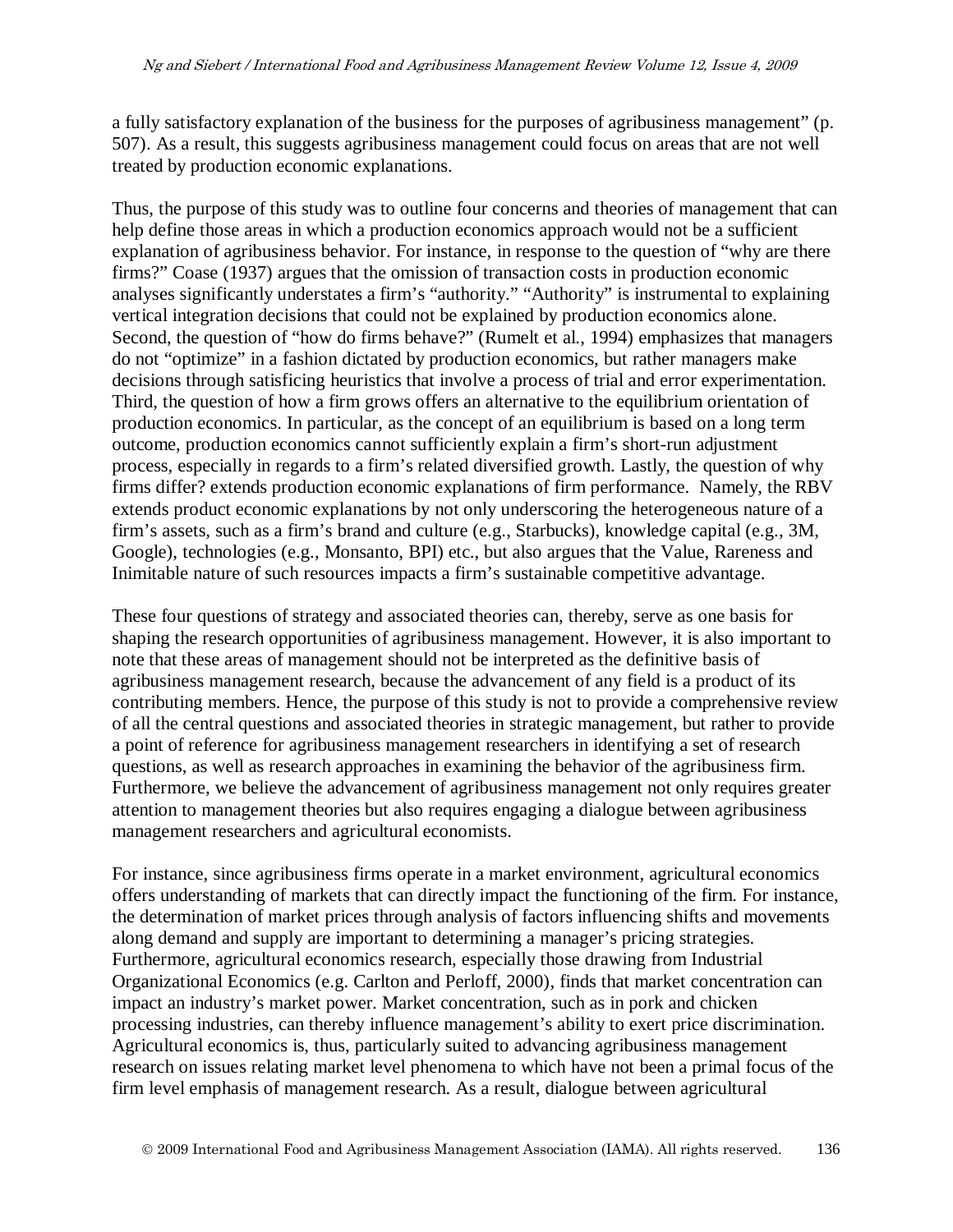economics and agribusiness along these different levels of analyses serves to advance the pluralistic nature of agribusiness management.

Furthermore, inter-firm levels of analysis are also another important feature of agribusiness management research. This is because in addition to the market level orientation of agricultural economics, the agribusiness firm also operates within a complex value chain. Originating from sociology research, value chain networks underscore that pattern of social exchanges amongst value chain members provides a source opportunity as well as constrain (Lazzarini et al., 2001; Omta et al., 2001). A basic premise of social networks and related alliance research in agribusiness studies is that the agribusiness firm is not an atomistic entity but rather the agribusiness firm is "socially embedded" in a pattern of mutual relationships that can advance the interests of the firm (e.g. Lazzarini et al. 2001; Ng et al., 2006). That is, an agribusiness firm's vertical as well as horizontal social exchanges are an important means to accessing external resources that are necessary in the provision of food products and services. This is an important aspect of agribusinesses because the production of food products are services are often the result of multiple technologies that are not held by any given firm.

As a result, this study argues agribusiness management is fundamentally a multi-disciplinary endeavor because it operates at various levels of analysis - firm, inter-firm and market- that requires different disciplinary approaches. As a result, dialogue between the fields of management, sociology and economics and other related fields serves to not only highlight the unique approaches to examining various levels of analysis in agribusiness management research but as a consequence serves to advance the pluralistic nature of this field. Hence, it is such pluralism that serves to uniquely identify agribusiness management as a field in its own right.

## **References**

- Akridge, J., and M. Gunderson. Agribusiness Scholarship. *Agribusiness Economics and Management Newsletter. Spring/Summer Newsletter* 3,1(2005).
- Barney, J. The Types of Competition and the Theory of Strategy: Toward an Integrative Framework. *Academy of Management Review* 11(1986):791-800.
- Barney, J. Firm Resources and Sustained Competitive Advantage. *Journal of Management* 17(1991):99-120.
- Barney, J. *Sustaining Competitive Advantage* Addison-Wesley Publishing Company 2nd Edition. Upper Saddle River: New Jersey, 2002.
- Barry, P. Where Next for Agribusiness Research and Education? An Organizational Economics Perspective. *American Journal of Agricultural Economics* 81(1999):1061-1065.
- Barry, P., T. Sonka, and K. Lajili. Vertical Coordination, Financial Structure and the Changing Theory of the Firm." *American Journal of Agricultural Economics* 74(1992):1219-1225.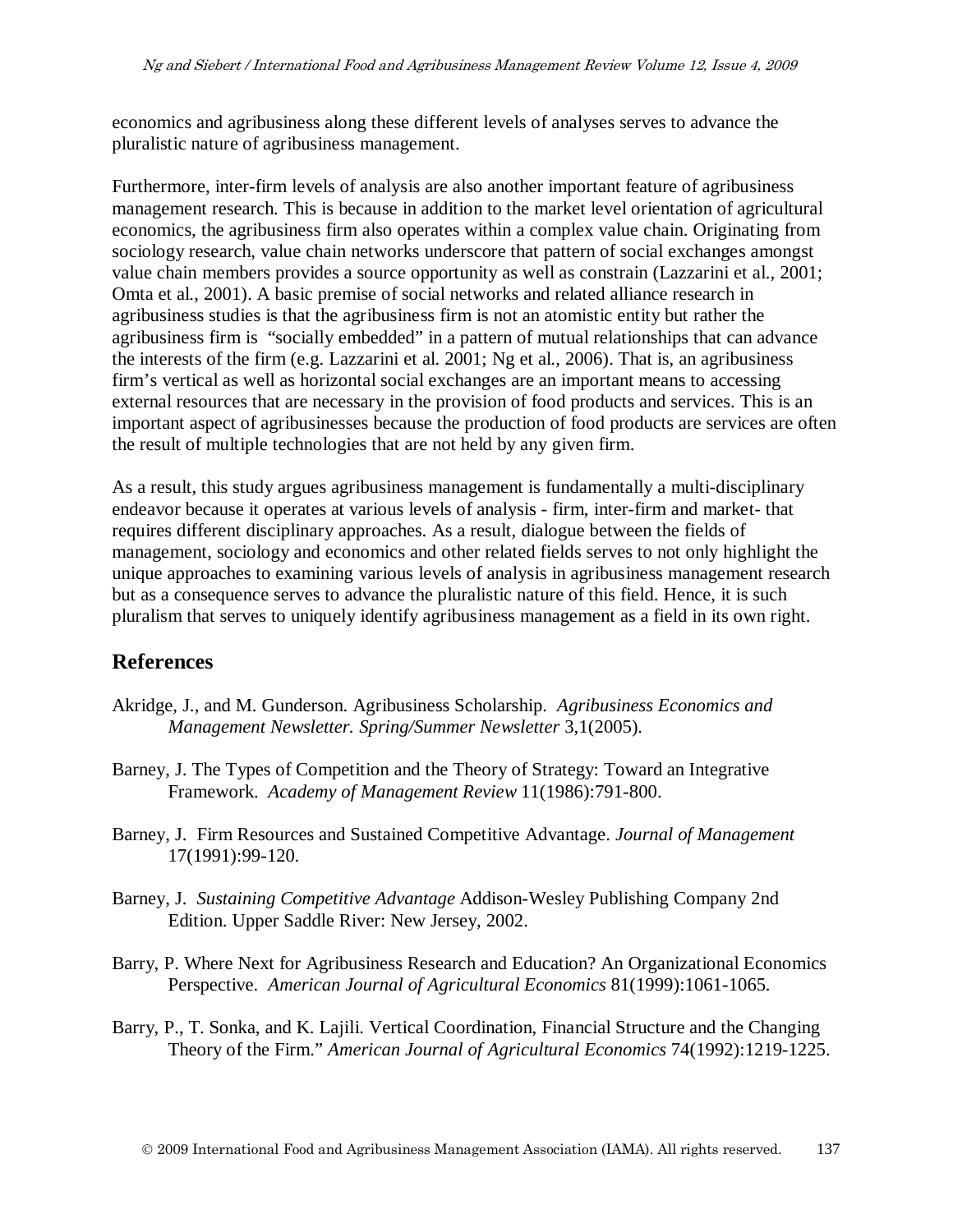- Boehlje, M. "Structural Changes in the Agricultural Industries: How Do We Measure, Analyze and Understand Them?" *American Journal of Agricultural Economics* 81(1999):1028- 1041.
- Boehlje, M. "President's Comments." *Agribusiness Economics and Management (AEM) Spring/Summer Newsletter* 5,1(2005)
- Bouphasiri, C., K. Chen, and D. Ng. "Marketing Omega-3 Eggs in Alberta." Project Funded by Alberta Agricultural Funding Consortium. Work Report, University of Alberta, Department of Rural Economy (2003):1-36.
- Bowman, C., and K. Daniels. "The Influence of Functional Experience on Perception of Strategic Priorities." *British Journal of Management* 6(1995):157-162.
- Boyle, M. "The Man Who Fixed Kellogg." *Fortune* 150 (August 23 2004): 218-225.
- Carlton, Dennis W. and Perloff, Jeffrey, M., *Modern industrial organization*, 3rd Edition. New York, NY: HarperCollins College Publishers, 2000.
- Casavant, K., and C. Infanger. *Economics and Agricultural Management*. Reston, VA: Reston Publishing Company, 1984.
- Chandler, A. *Strategy and Structure: Chapters in the History of the Industrial Enterprise.* Cambridge: MIT Press, 1962.
- Chen, Wei-Ru., and K.D. Miller. "Situational and Institutional Determinants of Firms' R&D Search Intensity." *Strategic Management Journal* 28(2007):369-381.
- Coase, R.H. "The Nature of the Firm." *Economica, New Series* 4(1937):386-405.
- Cook, M., and P. Barry. "Organizational Economics in the Food, Agribusiness, and Agriculture Sectors." *American Journal of Agricultural Economics* 86,3(2004):740-743.
- Cook, M.L., and F.R. Chaddad. "Agroindustrialization of the Global Agrifood Economy: Bridging Development Economics and Agribusiness Research." *Agricultural Economics* 23,3(2000):207-218.
- Cotterill, R.W., and R.E. Westgren. "Strategic Marketing in Food Industries." *Agribusiness* 10(1994):431-441.
- Cyert, R.M., and J.G. March. *A Behavioral Theory of the Firm.* Englewood Cliffs: Prentice-Hall, 1963.
- Davis, J., and R. Goldberg. *A Concept of Agribusiness.* Boston: Alpine Press, 1957.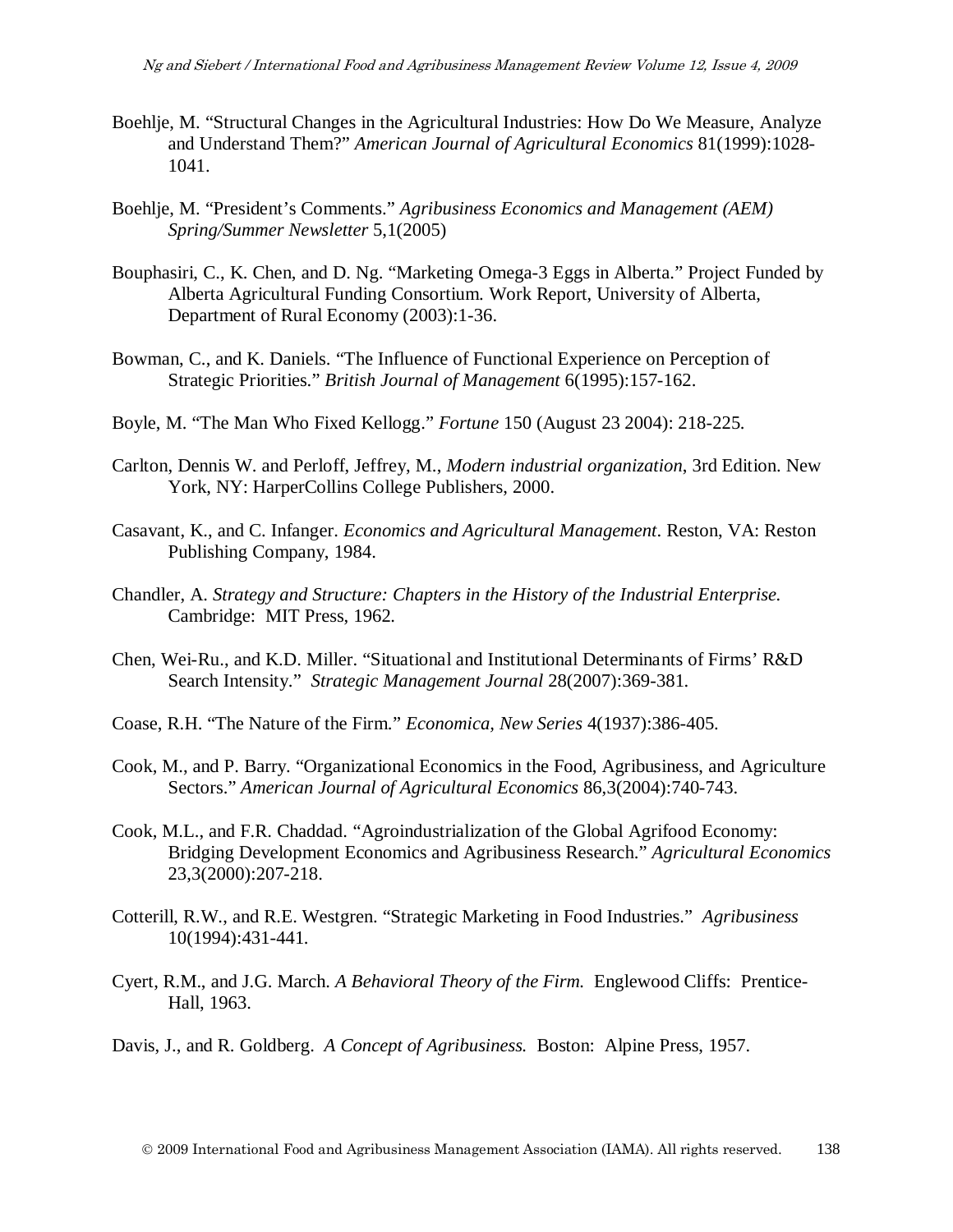- French, C.E., R.R. Robinson, and P.L. Farris. "Industry Note: Evolving Status of Agribusiness Management Research." *Agribusiness* 9, 5(1993):523-534.
- French, C.E., and R.E. Westgren, "Working with Other Disciplines: The Role of Agricultural Economists in Interdisciplinary Agribusiness Research." *Agribusiness* 2(1986):491-500.
- Fréry, F. "The Fundamental Dimensions of Strategy." *Sloan Management Review* 48,1(Fall 2006): 71-75.
- Gholson, B., and P. Barker. "Kuhn, Lakatos, and Laudan: Applications in the History of Physics and Psychology." *American Psychologist* (July 1985):755-769.
- Godfrey, P.C., and C.W.L. Hill. "The Problem of Unobservables in Strategic Management Research." *Strategic Management Journal* 16,7(1995):519-533.
- Goldberg, R. "The Business of Agriceuticals." *Nature Biotechnology* 17(1999):5-6.
- Goldberg, R. and T. Urban. "ADM: Direction and Strategy." Harvard Business Review Case, 1997.
- Gray, A., M. Boehlje, V. Amanor-Boadu, and J. Fulton. "Agricultural Innovation and New Ventures: Assessing the Commercial Potential." *American Journal of Agricultural Economics* 86(2004):1322-1329.
- Harling, K.F. "Differing Perspectives on Agribusiness Management." *Agribusiness* 11,6(1995):501-511.
- Hoskisson, R. E., M.E. Hitt, and W.P. Wan. "Theory and Research in Strategic Management: Swings of a Pendulum." *Journal of Management* 25(1999):417-456.
- Ioannou, L. "King Bean." *Fortune* April, 1998. [http://www.fortune.com/fortune/subs/print/0,15935,378056,00.html.](http://www.fortune.com/fortune/subs/print/0,15935,378056,00.html)
- Kay, S. "Grinding Out More Business." *Meat and Poultry.* October 2005.
- Kahneman, D and A. Tversky. "Prospect Theory: An Analysis of Decision Under Risk." *Econometrica* 47(1979):263-291.
- Katz, F. Marketing Pull vs. Technology Push. *Food Technology* 53,8(1999): 62- 67.
- King, A. W. and C.P. Zeithaml. "Competencies and Firm Performance: Examining the Causal Ambiguity Paradox." *Strategic Management Journal* 22(2001): 75-99.
- Kor, Y.Y. and J.T. Mahoney. "Edith Penrose's (1959) Contributions to the Resource-Based View of Strategic Management." *Journal of Management Studies* 41,1(2004):184-191.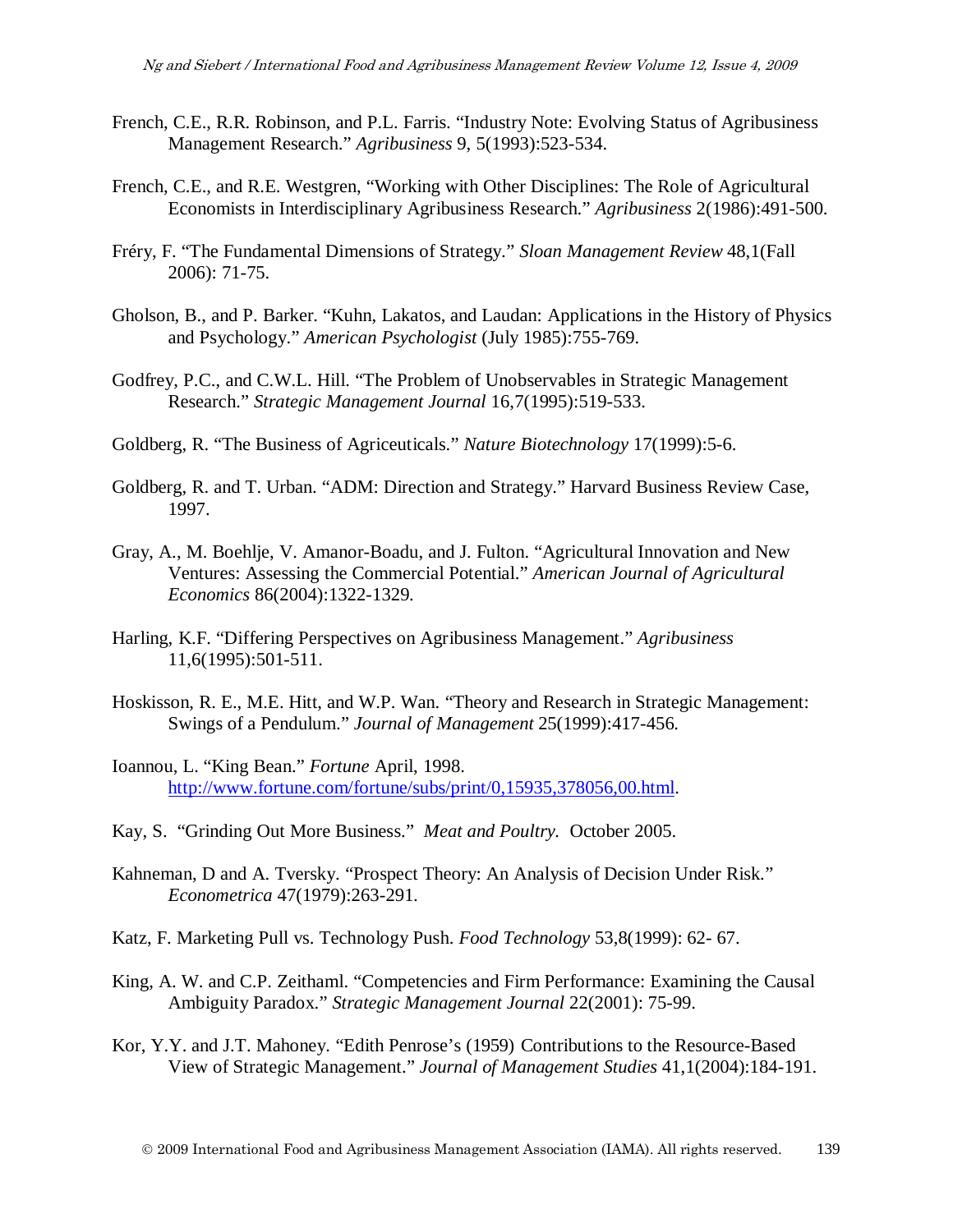- Kuhn, T.S. *The Structure of Scientific Revolutions* (Second Edition). Chicago: University of Chicago Press, 1970.
- Langlois, R.N. "The Entrepreneurial Theory of the Firm and the Theory of the Entrepreneurial Firm." *Journal of Management Studies* 44 (2007):1107-1124.
- Lazzarini, S.G., F.R. Chaddad, and M.L. Cook. "Integrating Supply Chain and Network Analyses: The Study of Net Chains." *Journal on Chain and Network Science* 1,1(2001):7-22.
- Lieberman, M.B., and D.B. Montgomery. "First Mover (Dis)advantages: Retrospective and Link with the Resource Based View." *Strategic Management Journal* 19(1998):1111-1125.
- Mahoney, J.T., and R. Pandian. "The Resource Based View Within the Conversation of Strategic Management" *Strategic Management Journal* 13,5(1992):363-380.
- Mainville, D.Y., and C.H. Peterson, C.H. "Coordination Strategy Decisions in São Paulo's Fresh Produce Markets: An Empirical Validation of The Peterson, Wysocki and Harsh Framework." *International Food and Agribusiness Management Review* 9,4(2006):1-25.
- March, J.G. "Variable Risk Preferences and Adaptive Aspirations." *Journal of Economic Behavior and Organization* 9(1988):5-24.
- March, J.G. "Exploration and Exploitation in Organizational Learning." *Organization Science* 2(1991):71-87.
- March, J.G., and Z. Shapira. "Management Perspectives on Risk and Risk Taking." *Management Science* 33(1987):1404-1418.
- March, J.G., and Z. Shapira. "Variable Risk Preference and the Focus of Attention. *The American Psychological Association* 99(1992):172-183.
- Micheels, E.T., and H. Gow. "Market Orientation, Innovation and Entrepreneurship: An Empirical Examination of the Illinois Beef Industry." *International Food and Agribusiness Management Review* 11,3(2008):31-56.
- Mintzberg, H., J. B. Ahlstrand., and J. Lampel. *Strategic Safari: A Guided Tour Through the Wilds of Strategic Management.* New York: The Free Press, 1998.
- Montgomery, C.A., and B. Wernerfelt. "Diversification, Ricardian Rents, and Tobin's q." *The Rand Journal of Economics* 19,4(1988):623-632.
- Ng, D. "A Modern Resource Based Approach to Unrelated Diversification." *Journal of Management Studies* 44,8(2007):1481-1502.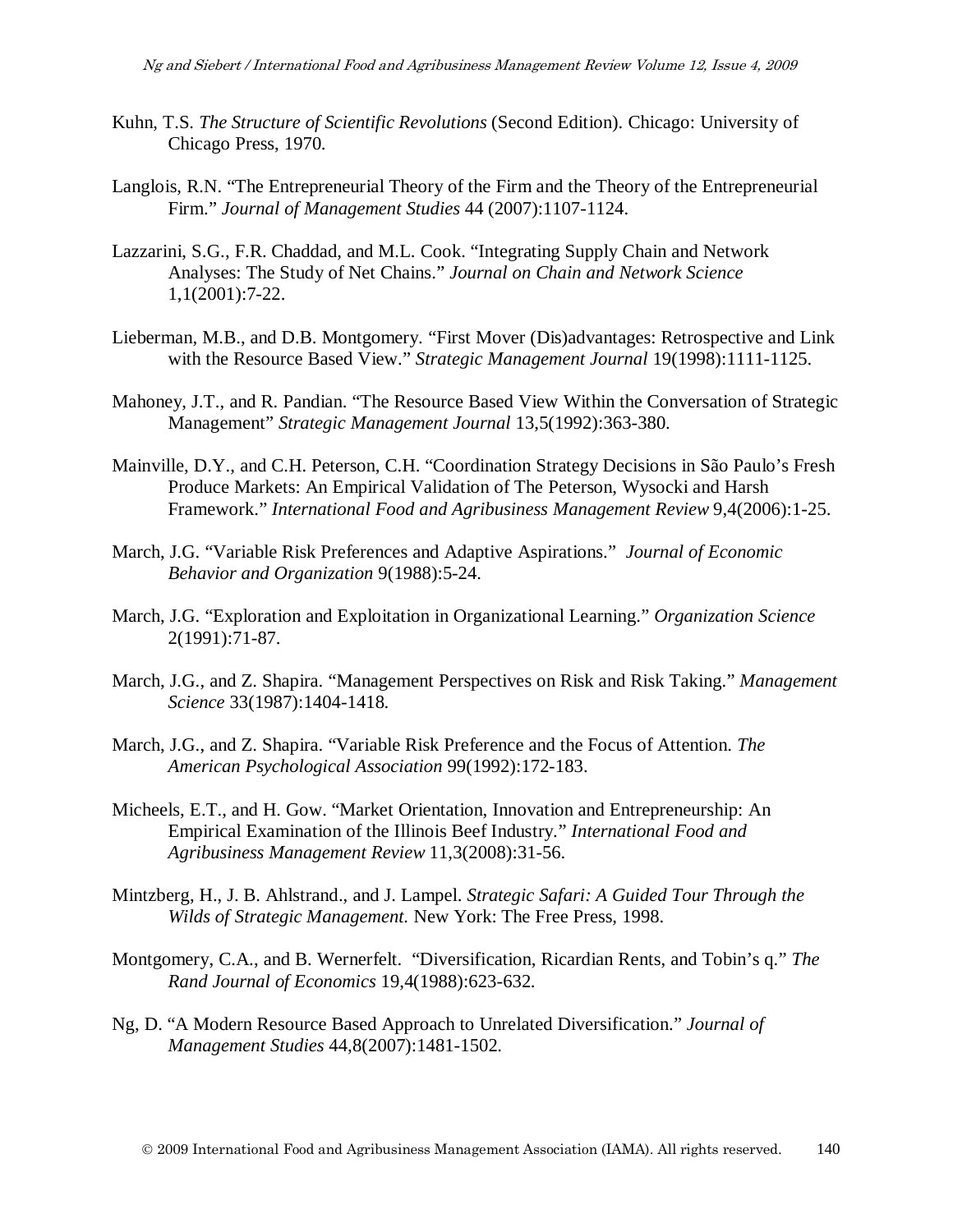- Ng, D., J. Unterschultz., and E. Laate. "The Performance of Relational Ties: A Functional Approach in the Biotechnology Industry." *Journal on Chain and Network Science* 6, 1 (2006): 9-21.
- Omta, O., J. Trienekens., and G. Beers. "The Knowledge Domain of Chain and Network Science." *Journal on Chain and Network Science* 1, 2 (2001):77-86
- Penrose, E. *The Theory of the Growth of the Firm.* New York: Oxford University Press, 1959.
- Peterson, H.C. "The Epistemology of Agribusiness Methods of Agribusiness Scholarship." *Staff Paper No. 97-25,* 1997, 10pp.
- Porter, M.E. "What is Strategy?" *Harvard Business Review* (Nov-Dec1996):61-78.
- Purcell, W.D., and W.T. Hudson. "Risk Sharing and Compensation Guides for Managers and Members of Vertical Beef Alliance." *Review of Agricultural Economics* 25,1(2003):44- 65.
- Prahalad, C.K., and R.A. Bettis. "The Dominant Logic: A New Linkage Between Diversity and Performance." *Strategic Management Journal* 7(1986):485-501.
- Robbins, L.W. "A Positive Role for Graduate Agribusiness Programs in Agricultural Economics." *Western Journal of Agricultural Economics* 13,1(1988):121-127.
- Rumelt, R.P., D.E. Schendel, and D.J.F. Teece. *Fundamental Issues in Strategy*. Boston, MA: Harvard Business School Press, 1994.
- Salvage, B. "Striving to be 'The Best'." *The National Provisioner* (July 2003).
- Simon, H.A. *Leadership in Administration: A Sociological Interpretation.* New York: Harper & Row, 1957.
- Simon, H.A. *Administrative Behavior* 3rd Ed. New York: The Free Press, 1976.
- Simon, H.A. "Satisficing." In Eatwell, J, M. Millgate, and P. Newman (eds.), *The New Palgrave: A Dictionary of Economics*, Vol. 4. New York: Stockton Press, 1987, pp. 243-245.
- Sirmon, D.G., M.A. Hitt, and R.D. Ireland. "Managing Firm Resources in Dynamic Environments to Create Value: Looking Inside the Black Box." *Academy of Management Review* 32,1(2007):273-292.
- Seth, A., and H. Thomas. "Theories of the Firm: Implications for Strategy Research." *Journal of Management Studies* 31(1994):165-192.
- Slater, S.F., and J.C. Narver. "Market Orientation and the Learning Organization." *Journal of Marketing* 59,3(1995):63-74.